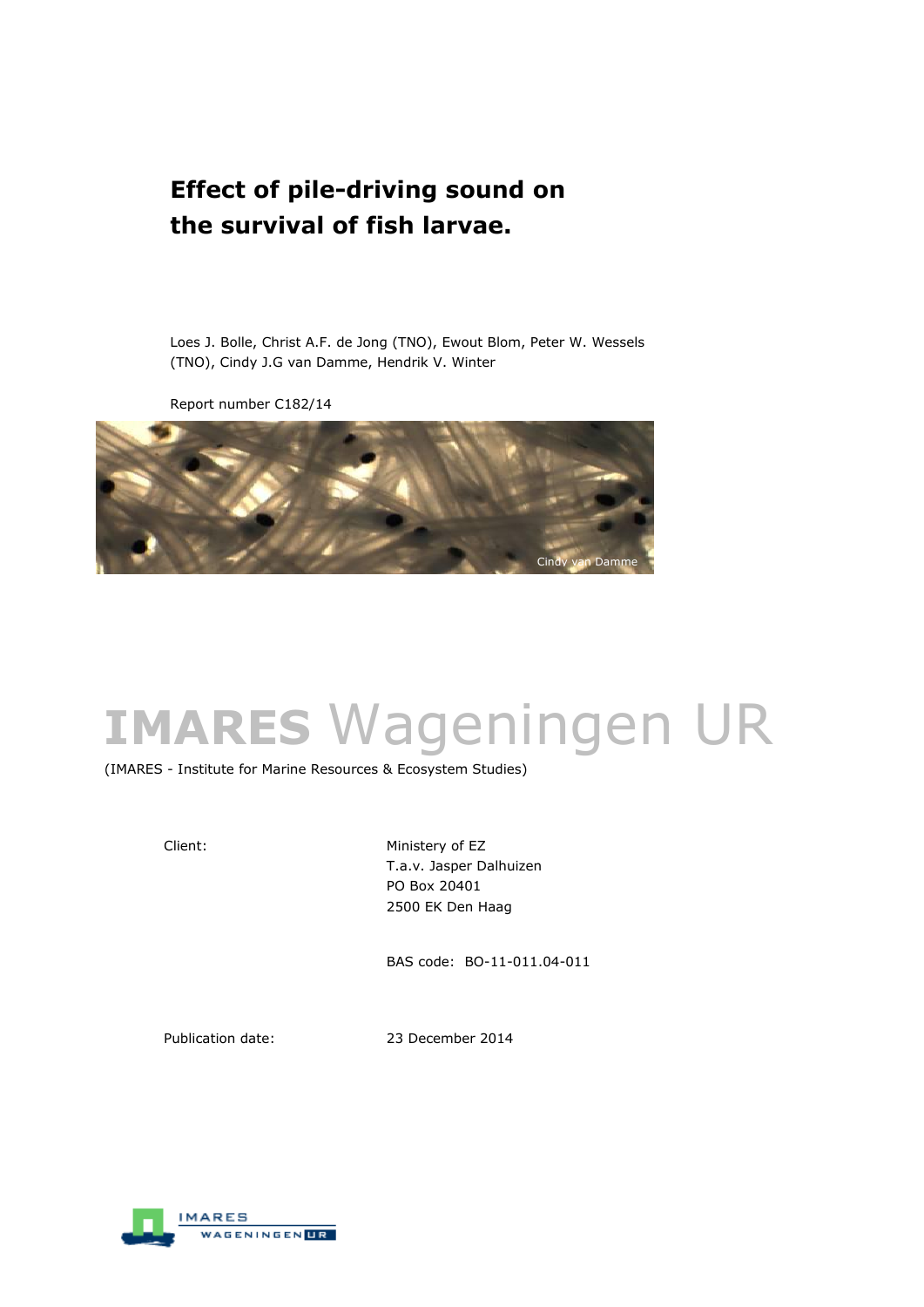#### **IMARES vision:**

'To explore the potential of marine nature to improve the quality of life'.

#### **IMARES mission:**

 To conduct research with the aim of acquiring knowledge and offering advice on the sustainable management and use of marine and coastal areas.

## **IMARES is:**

An independent, leading scientific research institute.

1970 AB IJmuiden 4400 AB Yerseke 1780 AB Den Helder 1790 AD Den Burg Texel Phone: +31 (0)317 48 09 00 Phone: +31 (0)317 48 09 00 Phone: +31 (0)317 48 09 00 Phone: +31 (0)317 48 09 00 Fax: +31 (0)317 48 73 26 Fax: +31 (0)317 48 73 59 Fax: +31 (0)223 63 06 87 Fax: +31 (0)317 48 73 62 E-Mail: imares@wur.nl E-Mail: imares@wur.nl E-Mail: imares@wur.nl E-Mail: imares@wur.nl www.imares.wur.nl www.imares.wur.nl www.imares.wur.nl www.imares.wur.nl

P.O. Box 68 P.O. Box 77 P.O. Box 57 P.O. Box 167

#### © 2014 IMARES Wageningen UR

| IMARES, institute of Stichting DLO | The Management of IMARES is not responsible for resulting            |
|------------------------------------|----------------------------------------------------------------------|
| is registered in the Dutch trade   | damage, as well as for damage resulting from the application of      |
| record nr. 09098104,               | results or research obtained by IMARES, its clients or any claims    |
| BTW nr. NL 806511618               | related to the application of information found within its research. |
|                                    | This report has been made on the request of the client and is        |
|                                    | wholly the client's property. This report may not be reproduced      |
|                                    | and/or published partially or in its entirety without the express    |
|                                    | written consent of the client.                                       |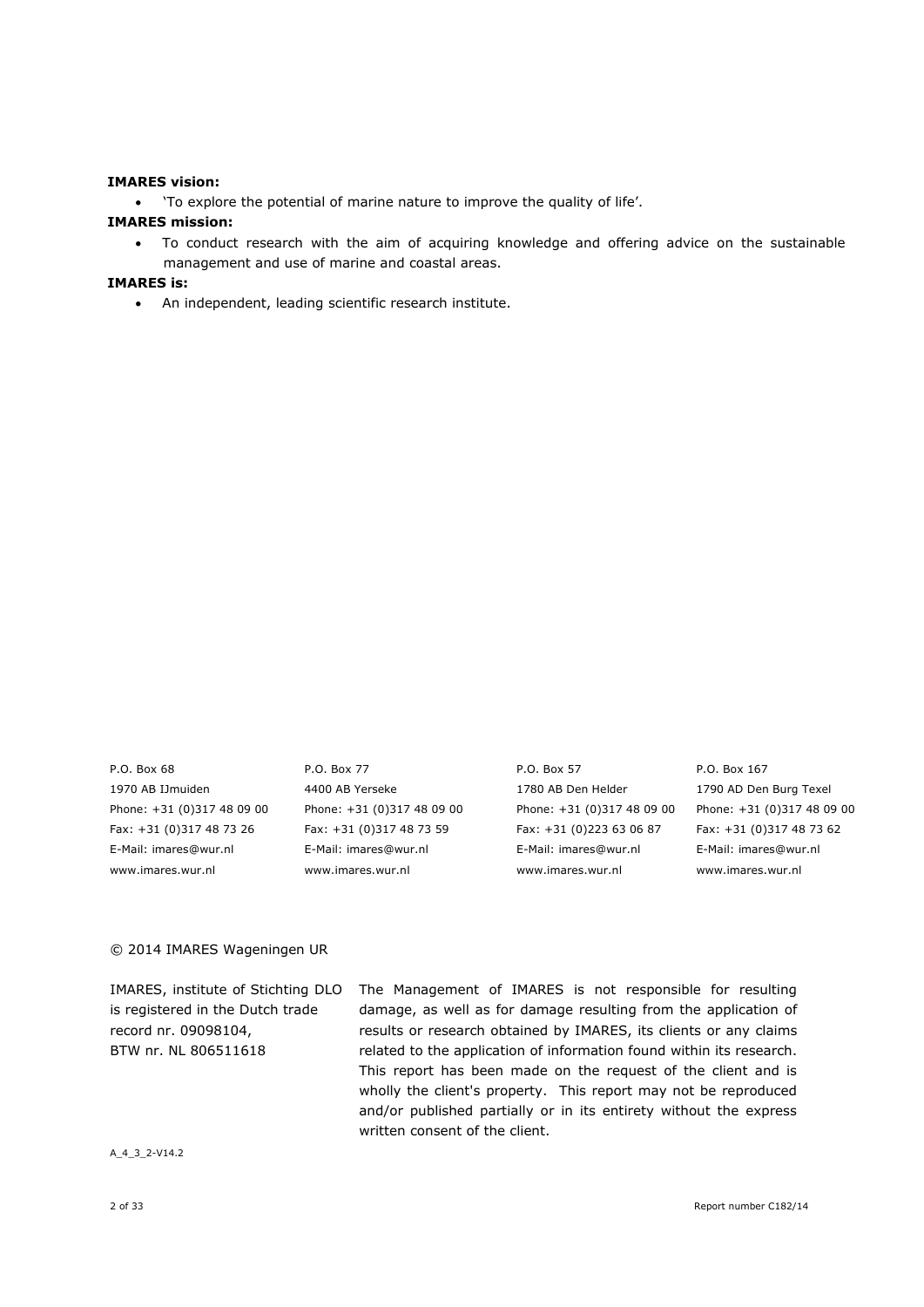## **Contents**

| Appendix: Manuscript "Do Pile-Driving Sounds Cause Mortality in Fish Larvae?"  10 |
|-----------------------------------------------------------------------------------|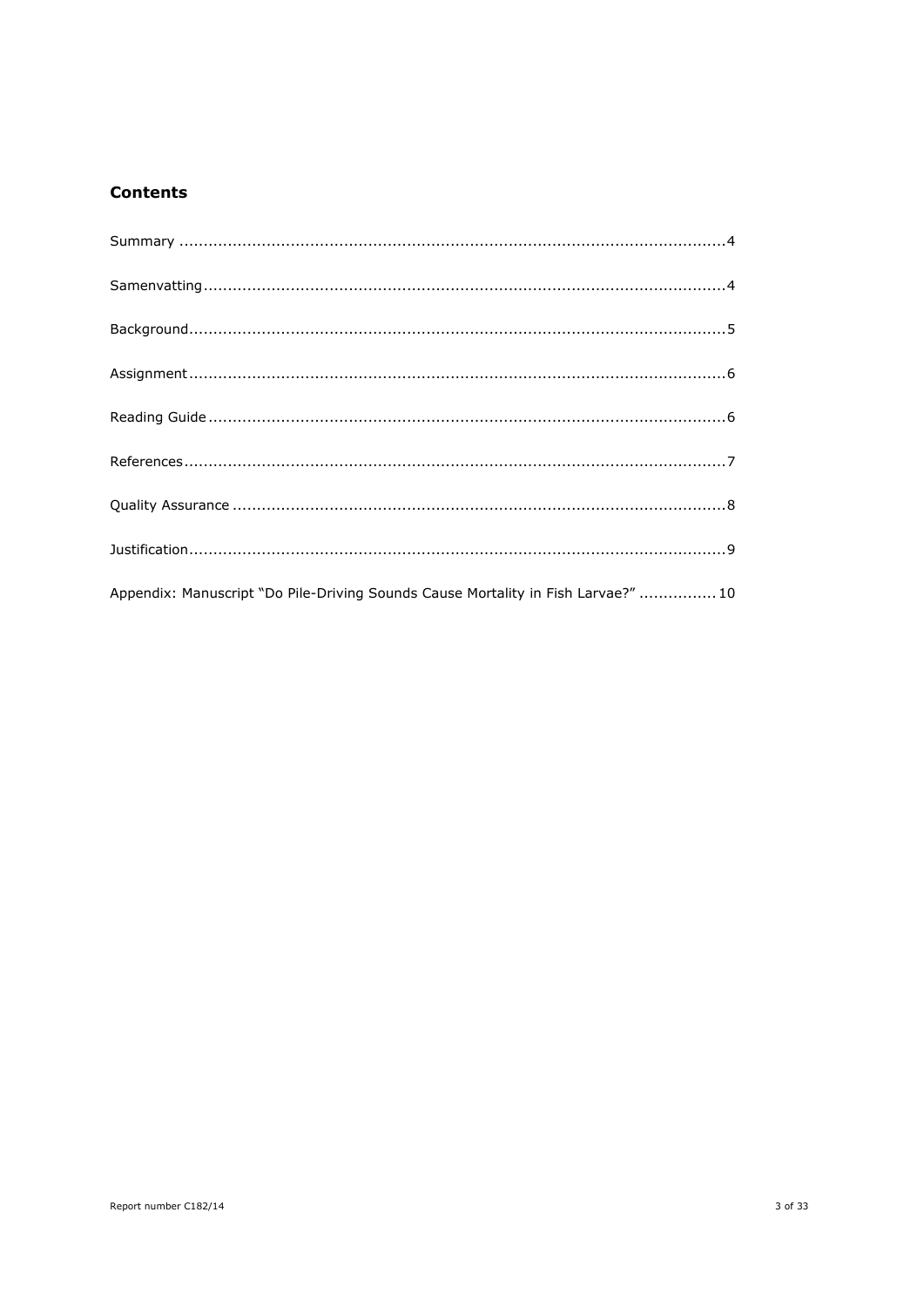## **Summary**

Concern exists about the potential adverse effects of underwater sounds generated by pile-driving during the construction of offshore wind farms. Loud impulsive sounds, such as pile-driving sound, can cause fatal injuries in fish. Until recently, very little was known about the sound levels at which injuries or death occur in fish. We examined lethal effects of exposure to pile-driving sound in different larval stages of three fish species (common sole *Solea solea*, European sea bass *Dicentrarchus labrax* and herring *Clupea harengus*), representing different swim bladder developments. Controlled exposure experiments were carried out using the 'larvaebrator', a device that was developed to enable exposure of larval fish to pile-driving sounds in a laboratory setting. Recorded pile-driving sounds could be reproduced at zero-topeak sound pressure levels up to 210 dB re 1  $\mu$ Pa<sup>2</sup> (zero to peak pressures up to 32 kPa) and single pulse sound exposure levels up to 186 dB re 1  $\mu$ Pa<sup>2</sup>s. The highest cumulative sound exposure level (SEL<sub>cum</sub>) applied was 216 dB re 1 µPa<sup>2</sup>s (999 strikes). Survival was monitored during a seven day (sole) or ten day (sea bass and herring) period. In two of the three larval studies (sole and sea bass), pilot experiments were carried out, which enabled a power analysis to determine the number of replicates required in the final experiments. The difficulty of obtaining herring larvae hindered pilot experiments for this species, and previous experiences were used to determine the number of replicates. The results of the larval studies showed no significant differences in mortality between the control group and the exposure groups for any of the species or larval stages.

## **Samenvatting**

Er bestaat zorg over de mogelijk schadelijk effecten van onderwatergeluid gegenereerd gedurende het heien bij de aanleg van offshore windparken. Harde impulsgeluiden zoals heigeluid kunnen dodelijke verwondingen veroorzaken bij vissen. Tot voor kort was er weinig bekend over de geluidsniveaus waarbij fysieke schade optreedt. Wij hebben letale effecten van blootstelling aan heigeluid onderzocht in verschillende larvale stadia van drie vissoorten (tong *Solea solea*, zeebaars *Dicentrarchus labrax* en haring *Clupea harengus*). De experimenten zijn uitgevoerd met de 'larvaebrator', een apparaat dat ontwikkeld is om larven bloot te kunnen stellen aan heigeluid in het laboratorium. Veldopnames van heigeluid konden gereproduceerd worden tot een piekniveau van 210 dB re 1 µPa<sup>2</sup> (maximale amplitude van de geluiddruk van 32 kPa) en een enkele puls blootstellingsniveau van 186 dB re 1 µPa<sup>2</sup>s. Het hoogste cumulatieve blootstellingsniveau dat gebruikt is in de experimenten was 216 dB re 1  $\mu$ Pa<sup>2</sup>s (999 klappen). Overleving werd gedurende zeven (tong) of tien (zeebaars en haring) dagen gemonitord. In twee van de drie studies (tong en zeebaars) zijn er pilot experimenten uitgevoerd, zodat een power analyse uitgevoerd kon worden om het gewenste aantal herhalingen in de definitieve experimenten te bepalen. Voor haring was dit niet mogelijk en is het aantal herhalingen gekozen op grond van de eerdere studies. Bij geen van de drie vissoorten zijn significante verschillen in mortaliteit waargenomen tussen de controle groep en de blootstellingsgroepen.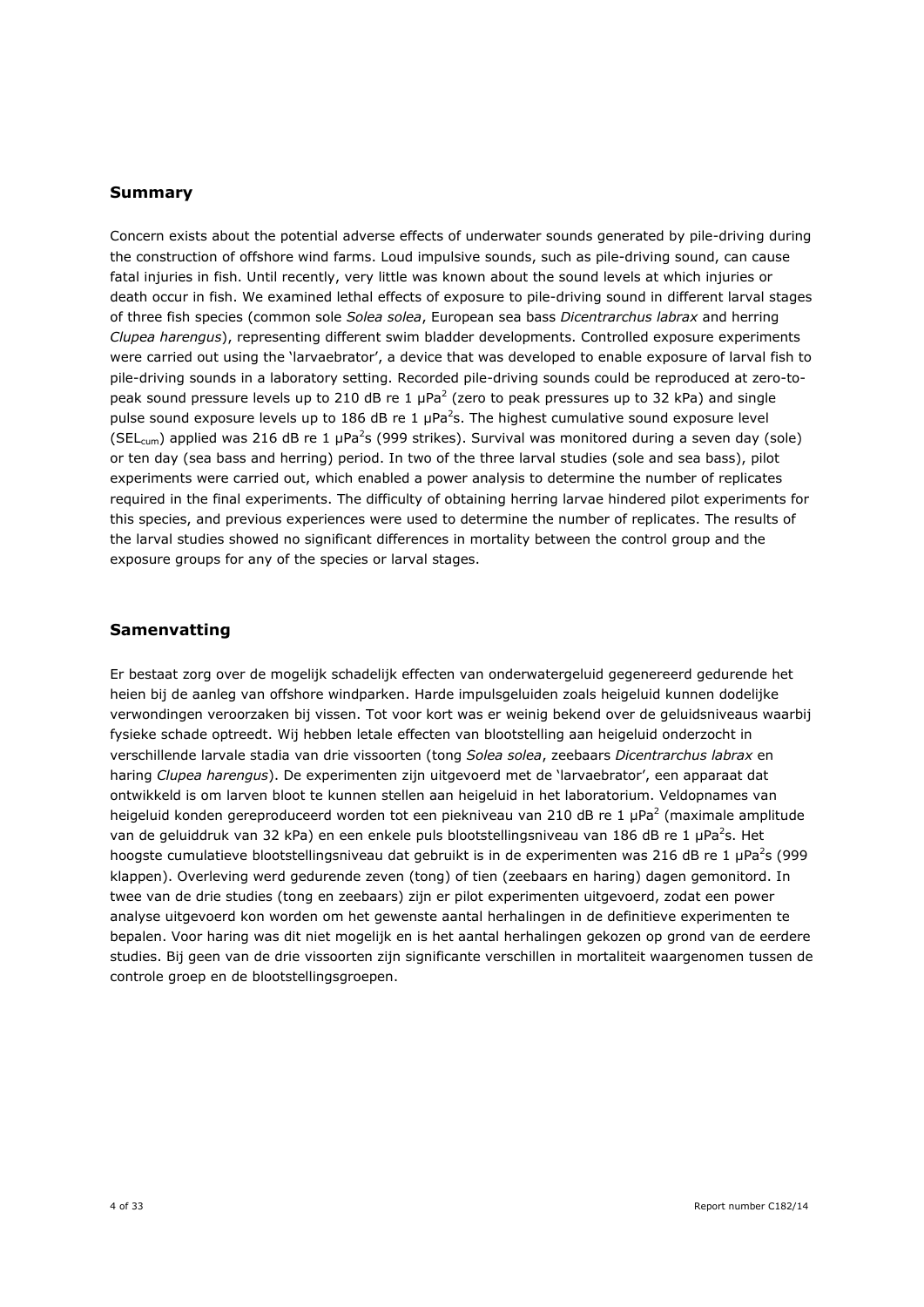## **Background**

In the Netherlands, pile-driving for the construction of offshore wind farms is limited to the period July - December. This precautionary management measure was installed partly because of potential adverse effects of pile-driving sounds on fish larvae. Very little knowledge is available on the effects of sound on fish, especially for the early life stages. Negative effects on fish larvae can have an impact on the abundance of juvenile fish in Natura 2000 areas, thus affecting food availability for birds and marine mammals.

Fish can suffer (lethal) injuries due to loud impulse sounds such as pile-driving sounds, but detailed dose-response studies are still scarce, especially for fish larvae. While juvenile and adult fish may actively swim away from a sound source, planktonic larvae are passively transported by currents and are therefore not capable of avoiding sound exposure.

For the Appropriate Assessment of Dutch offshore wind farms, a modelling study was carried out to estimate the effect of pile-driving sounds on the number of plaice (*Pleuronectes platessa)*, common sole (*Solea solea*), and herring (*Clupea harengus*) larvae that reach the Dutch Natura2000 sites [1]. For this, an existing larval transport model [2] was expanded with an assumption on larval mortality caused by pile driving. Although it was recognised that insufficient scientific knowledge was available on the relationship between sound exposure and mortality, it was assumed that 100% mortality occurs up to a distance of 1 km from the pile-driving site [1]. This assumption was based on interim guidelines developed by the US Fisheries Hydro-acoustic Working Group [3]. The results of this modelling study indicated a reduction of 0-18% in the number of larvae that reach the Natura2000 sites due to pile driving on specific construction sites.

Subsequently, based on expert-judgment, the model results were extrapolated to other fish species and older life stages in an attempt to assess the effect of offshore pile-driving on the overall prey availability for birds and marine mammals in Natura2000 sites [4]. This extrapolation indicated that a reduction of more than 5% might occur for seven important prey species: plaice, flounder, herring, sprat, cod, whiting and smelt. These findings contributed to the decision for implementing a mitigation rule on the period of the year in which pile driving is allowed.

The Appropriate Assessment was hampered by lack of knowledge. Predominantly, little was known about the vulnerability of fish eggs and larvae to pile-driving sound and the spatial scale at which mortality or injury may occur. To address this important knowledge gap, larvae experiments were included in the 'Shortlist Masterplan Wind' (SMW) research programme (2010-2011) and the on-going 'Voortzetting Uitvoering Masterplan' (VUM) research programme (2012-2015), both financed by the Dutch government.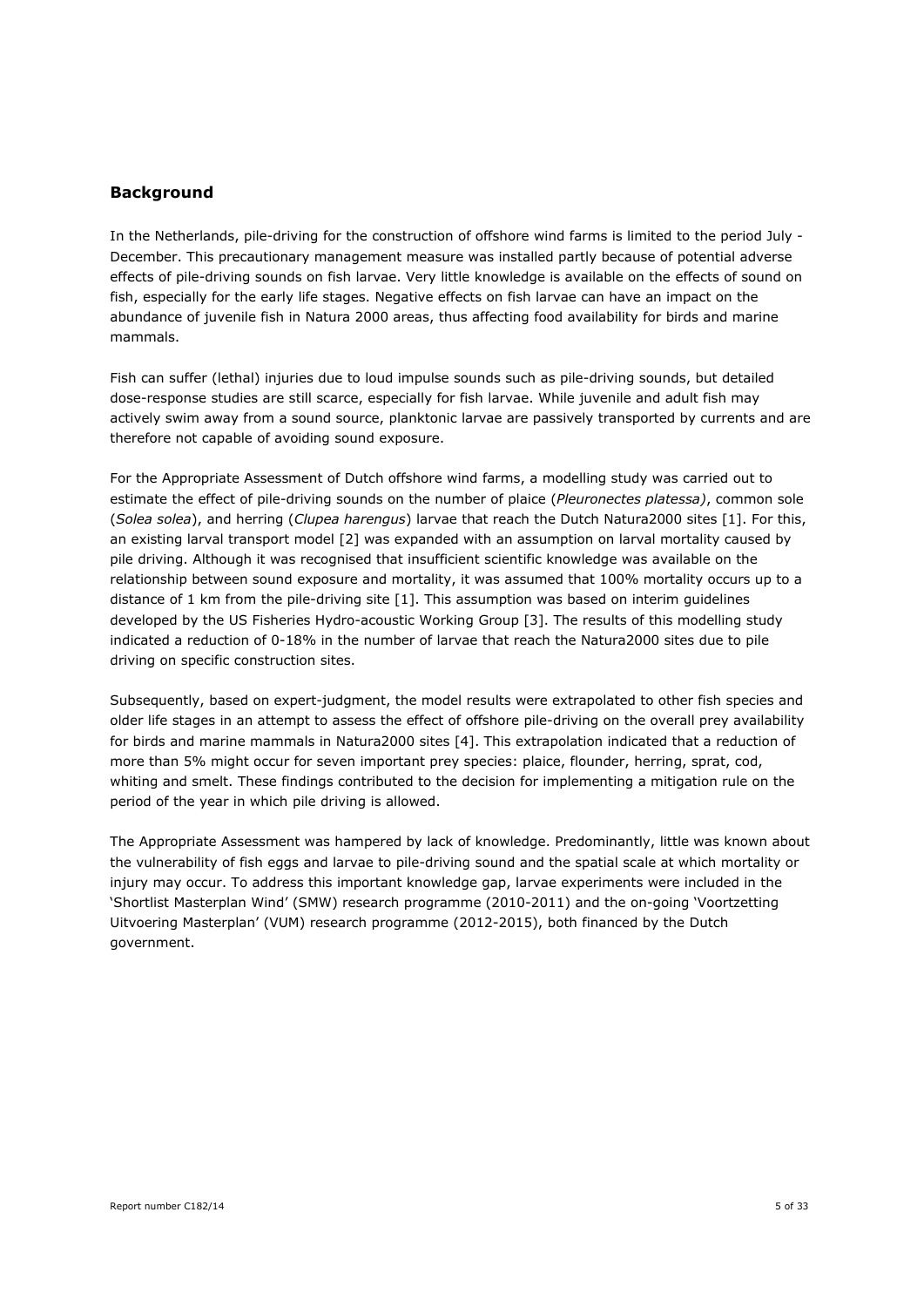## **Assignment**

The fish larvae experiments carried out in the SMW and VUM research programmes focussed on lethal effects of pile-driving sounds. As high intensity, low frequency impulse sounds are distorted in aquaria and small basins, a device (the 'larvaebrator') was developed specifically for the purpose of exposure of fish larvae to pile-driving sounds. During the SMW programme, experiments were carried out for 3 larval stages of sole (*Solea solea*). This work was continued during the VUM programme, in which 2 larval stages of sea bass (*Dicentrarchus labrax*) and 1 larval stage of herring (*Clupea harengus*) were examined. Sole and sea bass larvae were reared from eggs obtained from commercial hatcheries. Herring larvae were reared from eggs that were artificially fertilised during the herring larvae survey. The (different larval stages) of the 3 species represent different swim bladder developments and therefore potentially different vulnerabilities to sound exposure.

The VUM studies were performed within the EZ-program Beleidsondersteunend onderzoek (BO).

## **Reading Guide**

The results of the sole larvae experiments carried during the SMW programme were documented in a report and a peer-reviewed paper [5-6]. The work done within the VUM research programme so far has been documented in progress reports [7-10]. This final report on lethal effects of pile-driving sounds in fish larvae consists of a draft manuscript, which will be submitted for publication in a peer-reviewed journal. The manuscript comprises all experimental work with fish larvae and is presented in the Appendix.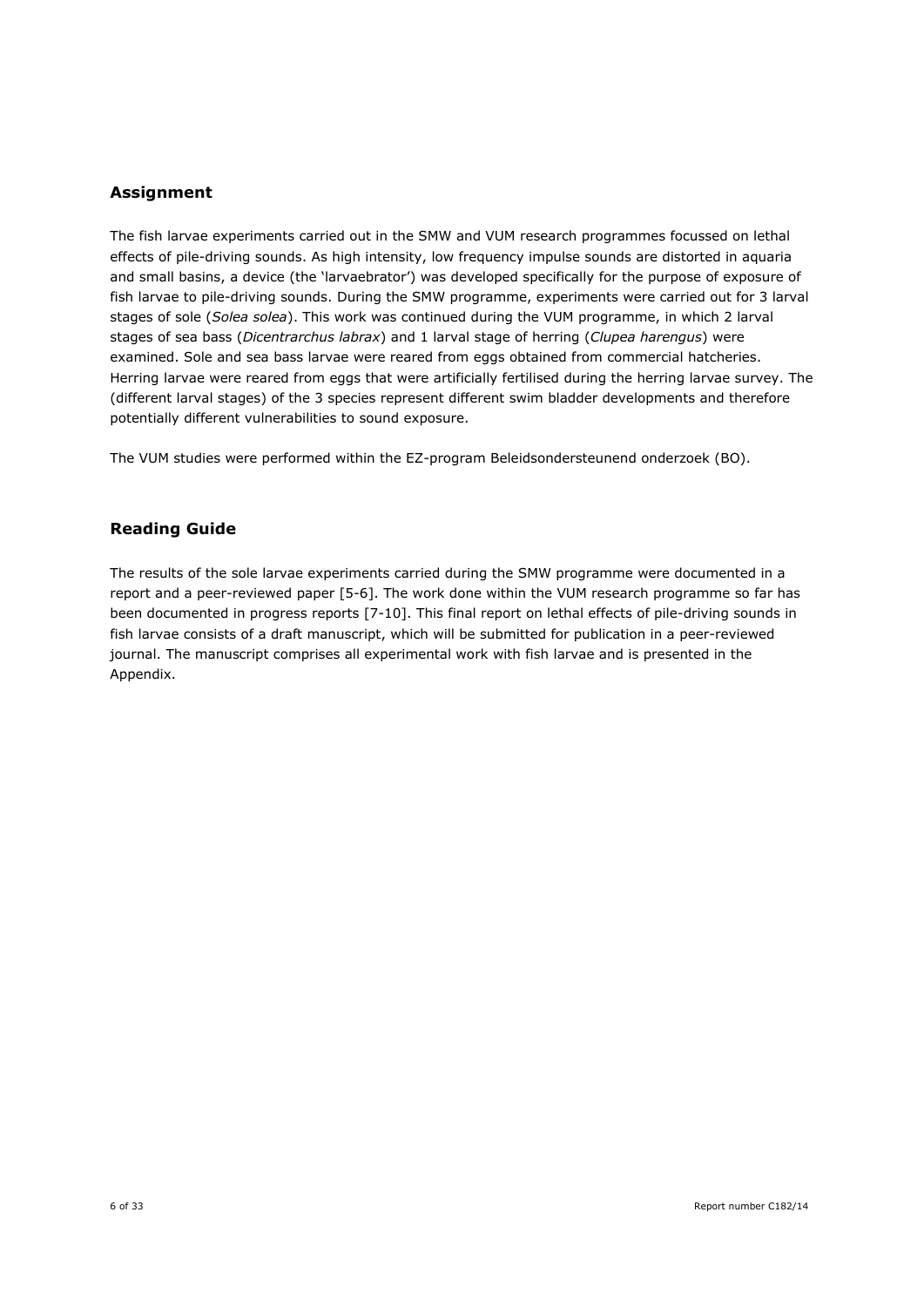## **References**

- 1. Prins TC, van Beek JKL, Bolle LJ (2009) Modelschatting van de effecten van heien voor offshore windmolenparken op de aanvoer van vislarven naar Natura 2000. Deltares rapport Z4832
- 2. Bolle LJ, Dickey-Collas M, van Beek JKL, Erftemeijer PLA, Witte JIJ, van der Veer HW, Rijnsdorp AD (2009) Variability in transport of fish eggs and larvae. III. Effects of hydrodynamics and larval behaviour on recruitment in plaice. Marine Ecology Progress Series 390:195-211
- 3. Oestman R, Buehler D, Reyff JA, Rodkin R Technical Guidance for Assessment and Mitigation of the Hydroacoustic Effects of Pile Driving on Fish. San Francisco: Caltrans.
- 4. Bos OG, Leopold MF, Bolle LJ (2009) Passende Beoordeling windparken: Effecten van heien op vislarven, vogels en zeezoogdieren. IMARES rapport C079/09
- 5. Bolle LJ, de Jong CAF, Bierman S, de Haan D, Huijer T, Kaptein D, Lohman M, Tribuhl S, van Beek P, van Damme CJG, van den Berg FHA, van der Heul J, van Keeken O, Wessels P, Winter E (2011) Shortlist Masterplan Wind. Effect of piling noise on the survival of fish larvae (pilot study). IMARES report C092/11
- 6. Bolle LJ, de Jong CAF, Bierman SM, van Beek PJG, van Keeken OA, Wessels PW, van Damme CJG, Winter HV, de Haan D, Dekeling RPA (2012) Common sole larvae survive high levels of pile-driving sound in controlled exposure experiments. PLoS ONE 7(3):e33052
- 7. Bolle LJ, van der Sluis M, Blom E, van Damme CJG, de Jong CAF (2012) Effect of pile-driving noise on the survival of fish larvae. Desk study in preparation of future experiments. IMARES report C022/12
- 8. Bolle LJ, de Jong CAF, Blom E, Wessels PW, Bierman SM, van Damme CJG, Winter HV, Pennock I, Hoek R, Hinrichs C (2012) Effect of pile-driving sound on the survival of fish larvae. Progress report 2012 [Confidential]. IMARES report C120/12
- 9. Bolle LJ, de Jong CAF, van Damme CJG, Blom E (2013) Effect of pile-driving sound on the survival of fish larvae. Desk study on swim bladder resonance [Confidential]. IMARES report C074/13
- 10. Bolle LJ, de Jong CAF, Blom E, Wessels PW, van Damme CJG, Winter HV, Pennock I, Hoek R, Lohman M, Hinrichs C (2013) Effect of pile-driving sound on the survival of fish larvae. Progress report 2013 [Confidential]. IMARES report C194/13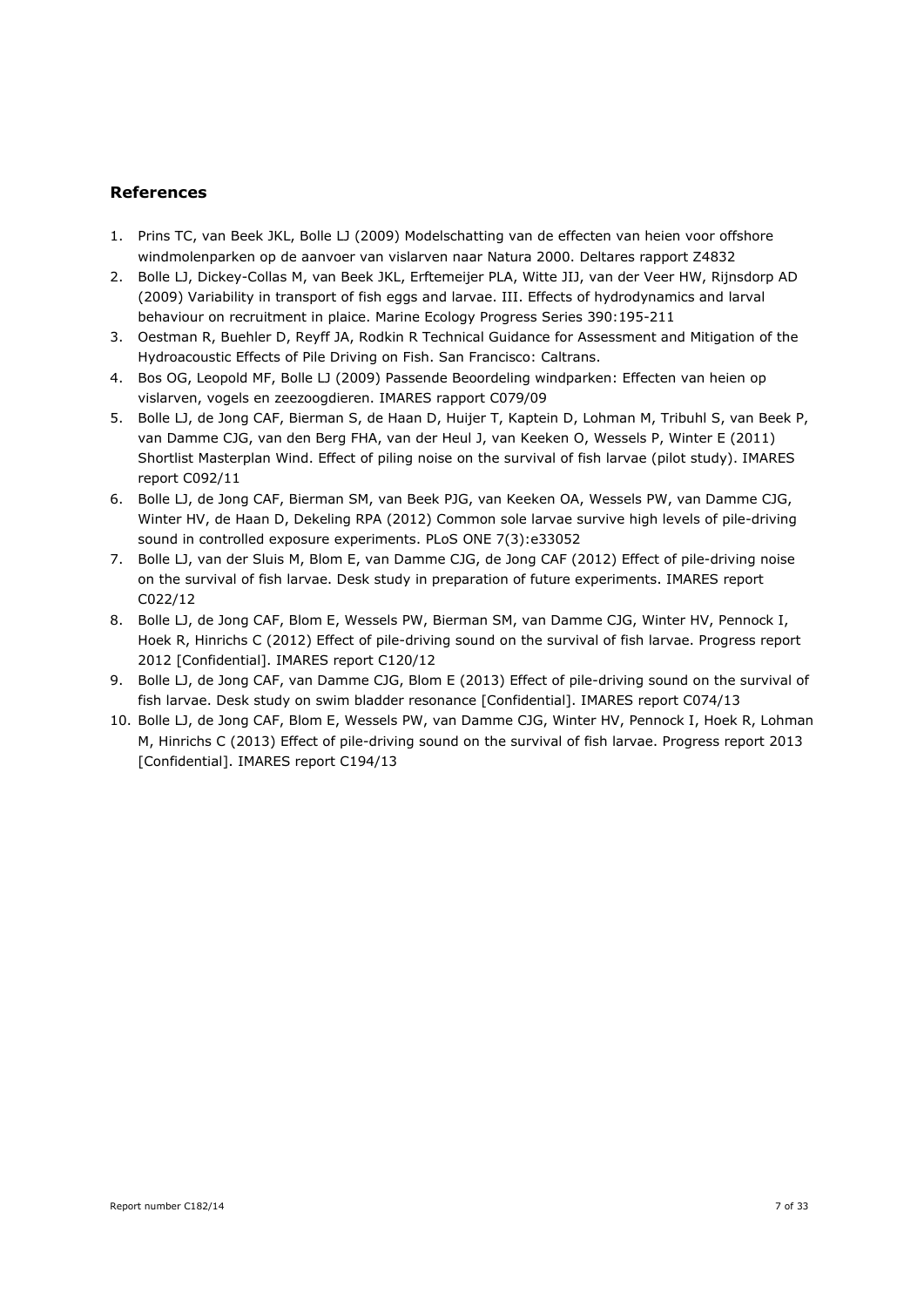## **Quality Assurance**

IMARES utilises an ISO 9001:2008 certified quality management system (certificate number: 124296- 2012-AQ-NLD-RvA). This certificate is valid until 15 December 2015. The organisation has been certified since 27 February 2001. The certification was issued by DNV Certification B.V. Furthermore, the chemical laboratory of the Fish Division has NEN-EN-ISO/IEC 17025:2005 accreditation for test laboratories with number L097. This accreditation is valid until 1th of April 2017 and was first issued on 27 March 1997. Accreditation was granted by the Council for Accreditation.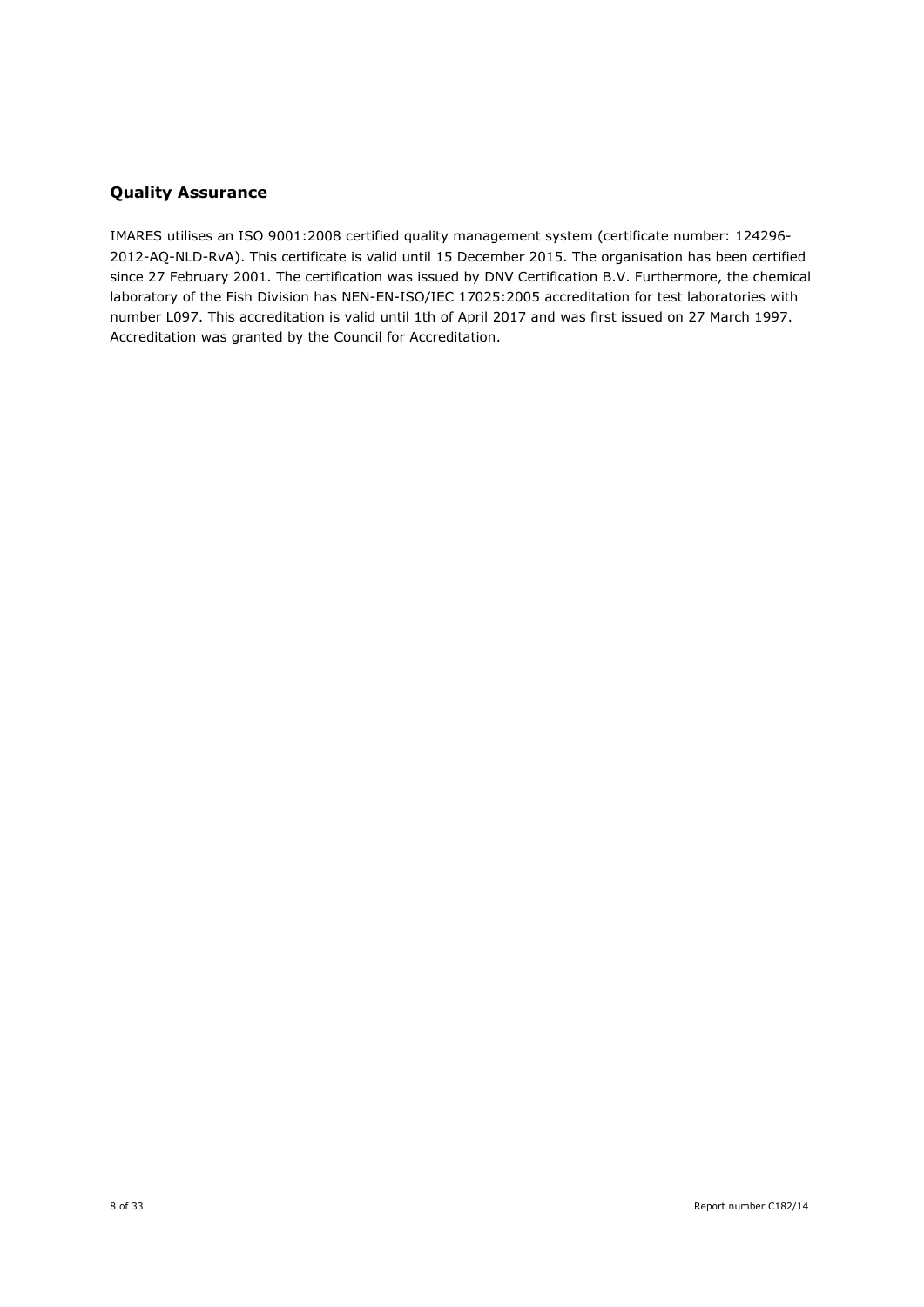## **Justification**

| Report number:  | C182/14    |
|-----------------|------------|
| Project number: | 4308601076 |

The scientific quality of this report has been peer reviewed by the a colleague scientist and the head of the department of IMARES.

Signature:

Approved: Ir. A.B. Griffioen Researcher

Date: 23 December 2014

Signature:

Approved: Drs. J.H.M. Schobben Head of Fish Department Date: 23 December 2014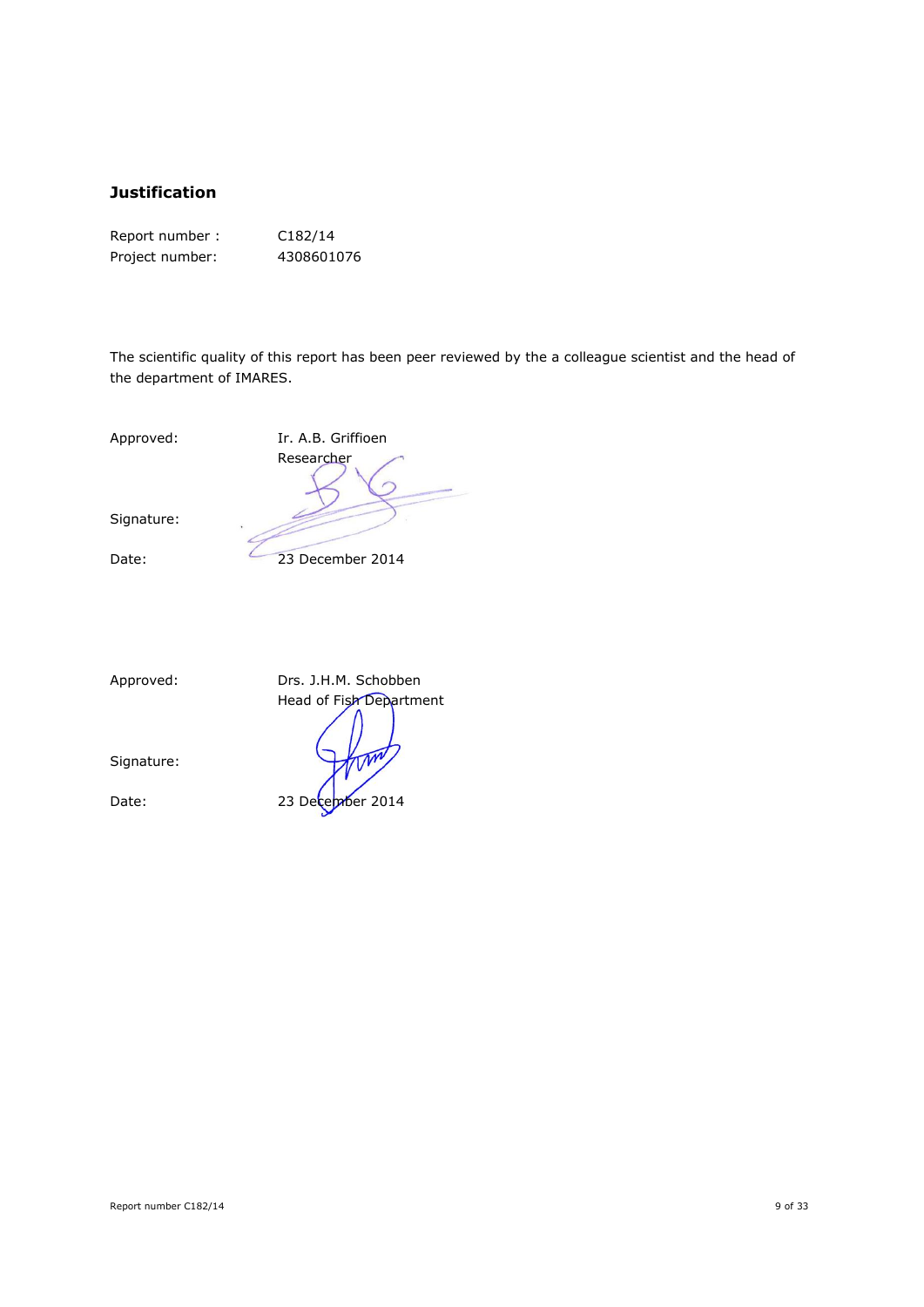## **Appendix: Manuscript "Do Pile-Driving Sounds Cause Mortality in Fish Larvae?"**

Version 23 December 2014

Loes J. Bolle<sup>1\*</sup>, Christ A.F. de Jong<sup>2</sup>, Ewout Blom<sup>1</sup>, Peter W. Wessels<sup>2</sup>, Cindy J.G van Damme<sup>1</sup>, Hendrik V.  $W$ inter $1$ 

<sup>1</sup> IMARES, IJmuiden, The Netherlands

<sup>2</sup> TNO, Den Haag, The Netherlands

\* Corresponding author Email: loes.bolle@wur.nl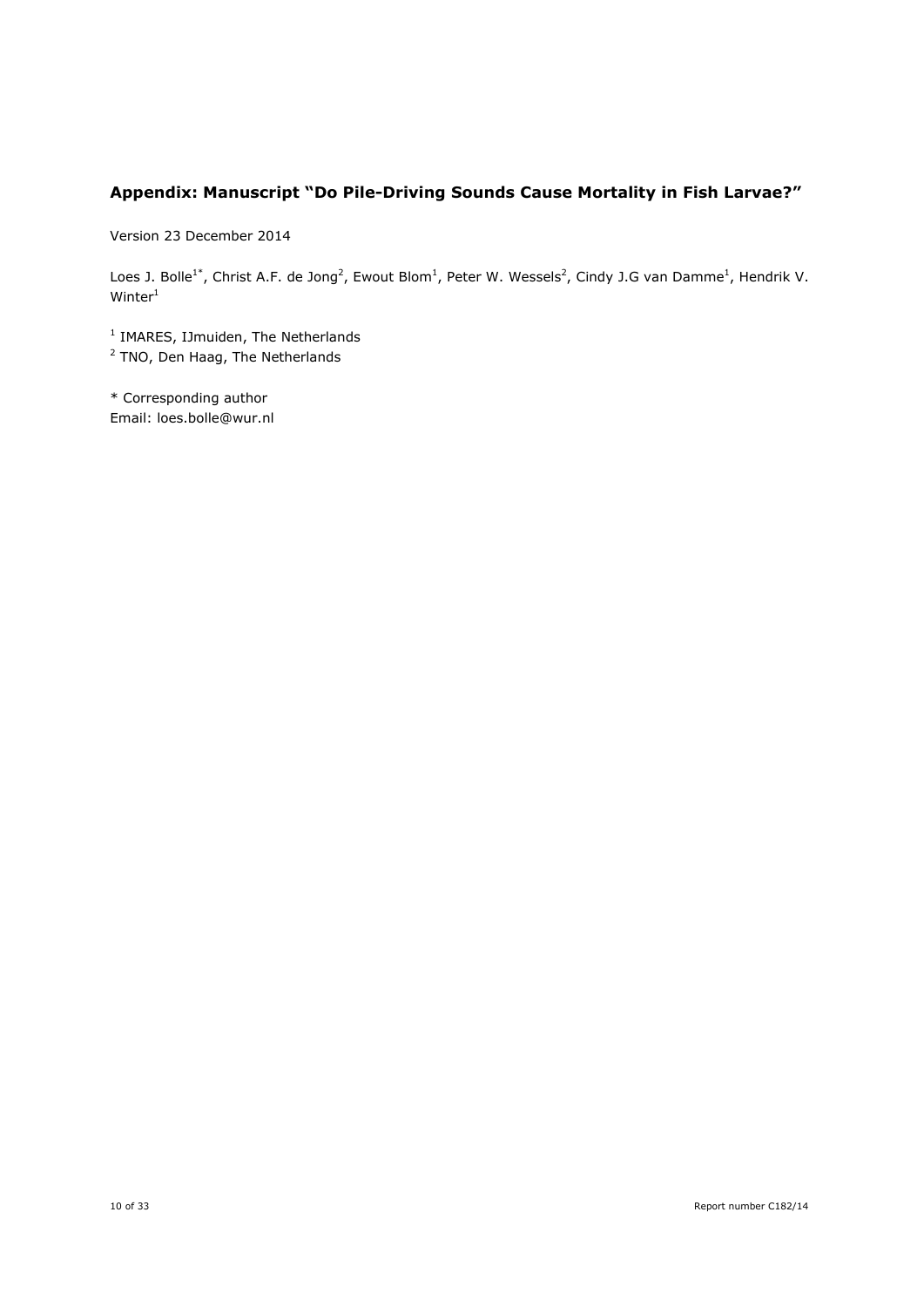## **Abstract**

Concern exists about the potential adverse effects of underwater sounds generated by piledriving during the construction of offshore wind farms. Loud impulsive sounds, such as pile-driving sound, can cause fatal injuries in fish. Until recently, very little was known about the sound levels at which injuries or death occur in fish. We examined lethal effects of exposure to pile-driving sound in different larval stages of three fish species (common sole *Solea solea*, European sea bass *Dicentrarchus labrax* and herring *Clupea harengus*), representing different swim bladder developments. Controlled exposure experiments were carried out using the 'larvaebrator', a device that was developed to enable exposure of larval fish to pile-driving sounds in a laboratory setting. Recorded pile-driving sounds could be reproduced at zero-to-peak sound pressure levels up to 210 dB re 1  $\mu$ Pa<sup>2</sup> (zero to peak pressures up to 32 kPa) and single pulse sound exposure levels up to 186 dB re 1  $\mu$ Pa<sup>2</sup>s. The highest cumulative sound exposure level (SEL<sub>cum</sub>) applied was 216 dB re 1  $\mu$ Pa<sup>2</sup>s (999 strikes). Survival was monitored during a seven day (sole) or ten day (sea bass and herring) period. In two of the three larval studies (sole and sea bass), pilot experiments were carried out, which enabled a power analysis to determine the number of replicates required in the final experiments. The difficulty of obtaining herring larvae hindered pilot experiments for this species, and previous experiences were used to determine the number of replicates. The results of the larval studies showed no significant differences in mortality between the control group and the exposure groups for any of the species or larval stages.

## **Introduction**

Sources of anthropogenic underwater sound are becoming more prevalent and powerful. There is a growing concern about the impact that these man-made sounds may have on marine fauna. With the increased construction of offshore wind farms, pile-driving activity has multiplied. Pile-driving generates loud, impulsive sounds, which have the potential to kill or injure fish [1]. Until recently, very little was known about the sound levels at which physical damage may occur in fish, especially in fish larvae [1,2]. Fish larvae are planktonic and have limited capabilities of avoiding sound and, therefore, may be more vulnerable to sound exposure.

Previously, interim criteria for non-auditory tissue damage in fish due to pile-driving sounds were formulated [3]. These criteria included a cumulative sound exposure level (SEL<sub>cum</sub>) threshold of 183 dB re 1  $\mu$ Pa<sup>2</sup>s for fish < 2 g and of 187 dB re 1  $\mu$ Pa<sup>2</sup>s for fish ≥ 2 g. Since then, several experimental studies have been carried out to examine the effects of pile-driving sounds on fish, indicating that the SELcum thresholds for injuries or death are considerably higher than the interim criteria.

Injury assessments have been carried out for juvenile fish exposed to pile-driving sound in a laboratory setting. These studies revealed onset of injuries at 204-210 dB SEL<sub>cum</sub> for five fish species with a swim bladder [4,5,6,7]. No injuries were observed in a flatfish species without a swim bladder exposed to 216 dB SEL<sub>cum</sub> [5]. Recovery from injuries was examined in three species and evidence of healing was observed within 10-13 days post-exposure, for fish exposed to 207-217 dB SEL<sub>cum</sub> [6,7,8]. Controlled exposure experiments in a laboratory setting showed no lethal effects up to seven days after exposure for common sole (*Solea solea*) larvae exposed to 206 SEL<sub>cum</sub> [9]. In field experiments, no lethal effects were observed up to 14 days after exposure for early juvenile European sea bass exposed to 215- 222 dB SEL<sub>cum</sub> [10].

New insights were incorporated in recently published sound exposure guidelines [11]. For piledriving sound, these guidelines propose a SEL<sub>cum</sub> threshold >210 dB re 1  $\mu$ Pa<sup>2</sup>s for mortality and potential mortal injury in fish eggs and larvae. The authors emphasize that the guidelines should still be treated as interim and more research is required. They specifically comment on the scarcity of data for fish eggs and larvae.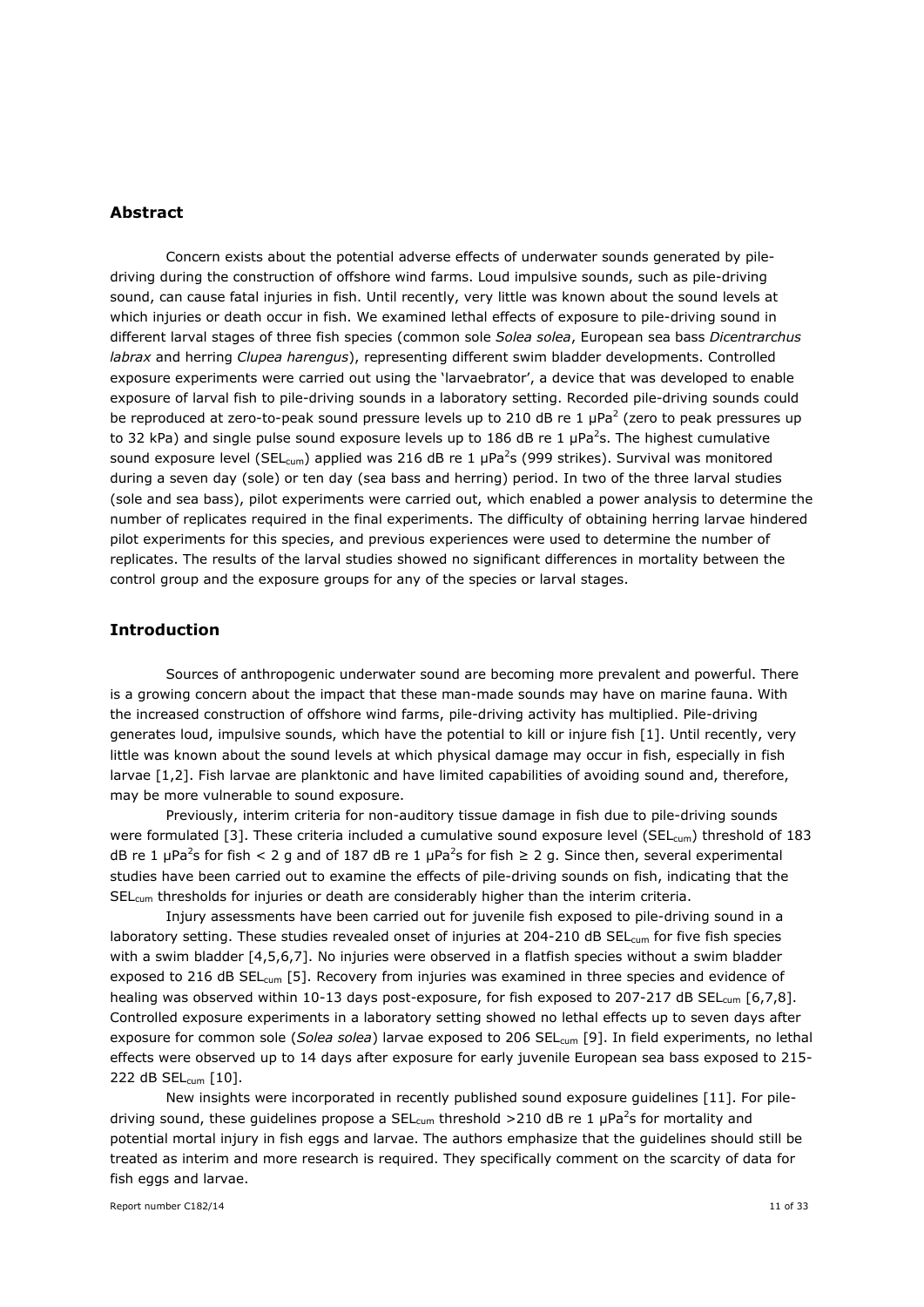We examined lethal effects of exposure to pile-driving sound in different larval stages of 3 fish species (common sole *Solea solea*, European sea bass *Dicentrarchus labrax* and herring *Clupea harengus*), representing different swim bladder developments. The results for sole larvae have been published previously [9] and are summarised in this paper to present a comprehensive overview of laboratory experiments on lethal effects of pile-driving sound in fish larvae. The controlled exposure experiments were carried out using the 'larvaebrator', a device that was specifically developed to enable exposure of larval fish to low frequency, high intensity sounds in a laboratory setting [9]. We compared original (pile-driving) sound signals to playback signals in the larvaebrator and evaluated the consequences of differences in spectral content for our conclusions. Survival was monitored during a seven to ten days period.

## **Material and Methods**

#### **Fish larvae**

#### *Common sole*

Common sole is a commercially important European flatfish species. It is a high value species in the fishing industry and, on a limited scale, it is exploited in the aquaculture industry.

Fertilised eggs were purchased from a commercial hatchery in the Netherlands (SOLEA) and reared to the required larval stage in large cylindrical cultivation chambers according to protocols developed by IMARES and SOLEA (pers. com. Ewout Blom). The water temperature was slowly raised from the temperature in the hatchery ( $12^{\circ}$ C) to the ambient temperature in the laboratory ( $16^{\circ}$ C). Three larval stages (expressed in DAH, days after hatching) were used in the experiments: 2 DAH (yolk-sac larvae, no swim bladder), 8 DAH (yolk-sac adsorbed, onset swim bladder development), 15 DAH (swim bladder fully developed, onset asymmetry). Photos of the larval stages used in the experiments were published in [9]. Gas-filled swim bladders were observed in almost all larvae at 15 DAH.

Sole only has a swim bladder during a short period of its larval life [12,13]. At the end of the larval life phase, when metamorphoses is completed (approximately 25 DAH when reared at  $16^{\circ}$ C, this study), the swim bladder is completely resorbed. A histological study on sole larvae [13] showed a dilated pneumatic duct (connection between swim bladder and gut) when the swim bladder begins to inflate, indicating passage of gas from the digestive tract to the swim bladder at initial inflation (i.e. physostomous swim bladder). The histological study [13] also revealed a gas gland, indicating that subsequent inflation may be realised by gas secretion.

#### *European sea bass*

European sea bass is an important species in both the fishing and aquaculture industry, mainly in southern Europe.

Sea bass eggs were purchased from a commercial hatchery in France (Ecloserie Marine de Gravelines) and reared to the required larval stage in large squared cultivation chambers, according to guidelines from the hatchery. The water temperature was slowly raised from the temperature in the hatchery (14 $\degree$ C) to the ambient temperature in the laboratory (17 $\degree$ C). Two larval stages were used in the experiments: 18-19 DAH and 38-39 DAH (Figure 1). Gas-filled swim bladders were observed in almost all larvae of both larval stages.

Sea bass has a physoclistous swim bladder (no connection with the gut) in the adult life phase. Like most physoclistous fish, sea bass has a pneumatic duct as larva and initially inflates the swim bladder by passage of air through this duct. Initial swim bladder inflation starts at 7 DAH and ends at 16 DAH when reared at  $13-14^{\circ}$ C [14].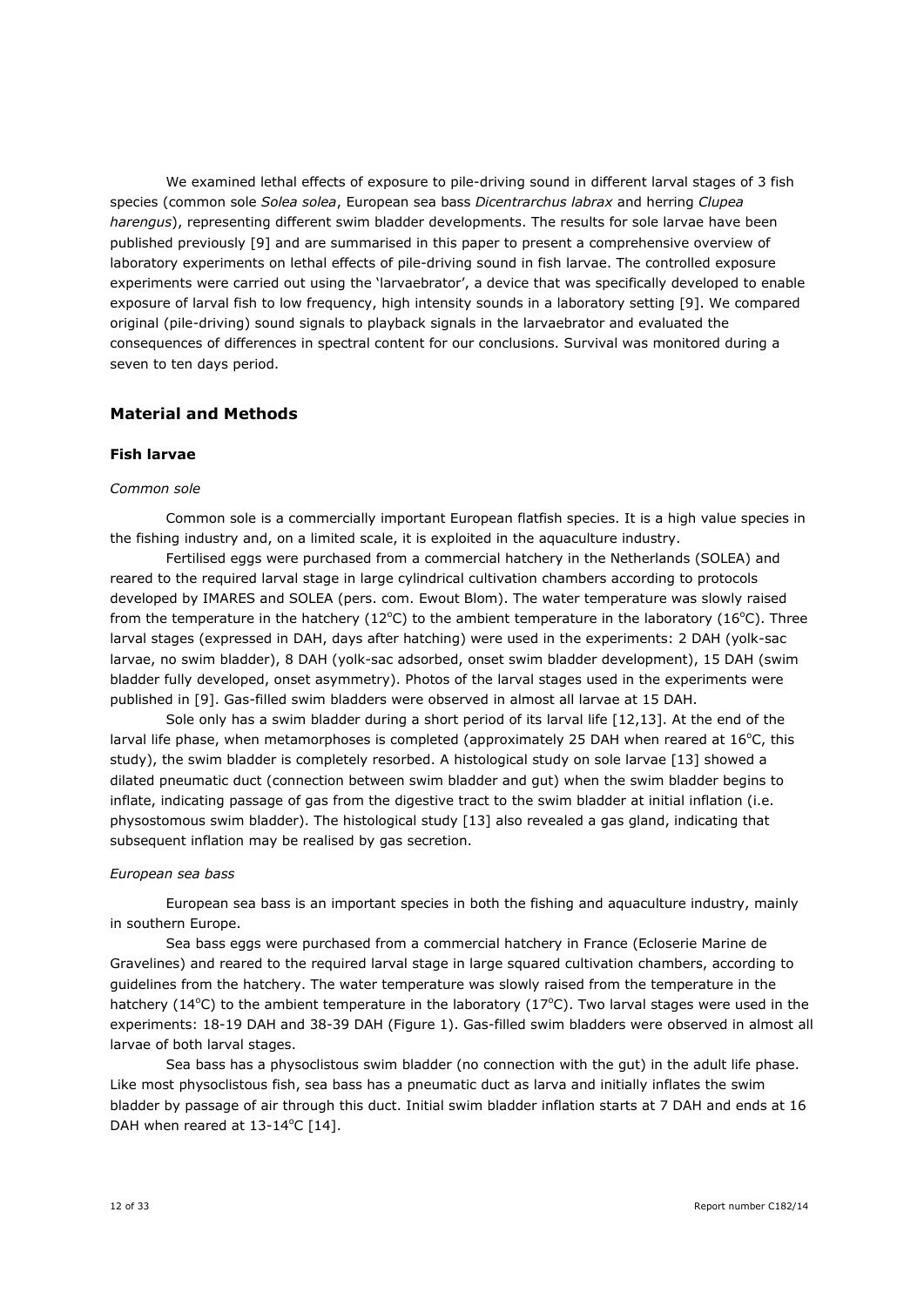#### *Herring*

Herring is both commercially and ecologically an important species. It is only exploited in the fishing industry, not in aquaculture. Its ecological significance is mainly due to its abundance; herring is an important predator and prey species in the pelagic and coastal ecosystems.

No commercial hatchery exists for herring. The procedures developed by the University of Bergen, Norway [15] for fertilisation of herring eggs and rearing of herring larvae were adapted to our situation in close communication with Audrey Geffen (University of Bergen). We collected mature and ripe herring in the southern North Sea (i.e. Downs herring) during the annual herring larvae survey [16]. On board of the research vessel, the eggs from females were stripped onto glass plates and fertilised with sperm from males. The glass plates with attached (benthic) eggs were transported to the laboratory and kept in a fast flowing water system. Shortly before hatching, the plates with eggs were placed in large squared cultivation chambers. The (planktonic) larvae were reared to the required larval stage. The water temperature was held at  $10^{\circ}$ C during the entire rearing process. We only had enough larvae to examine one larval stage with sufficient replication: 88-89 DAH (Figure 2). Herring larvae of this age ranged in size (total fish length) from 19 to 40 mm. Gas-filled swim bladders were observed in 50% of the larvae of this age. The size range of larvae with gas-filled swim bladders was 23 to 40 mm, those without filled swim bladders ranged from 19 to 30 mm.

Herring has a physostomous swim bladder throughout its life [17]. Clupeids, such as herring, have a unique inner ear structure. They have evolved a small gas bubble (bulla) that is connected to the swim bladder and presses against the labyrinth wall, helping propagate vibrations from the swim bladder to the ear [18]. When the bulla appears, the larvae do not have a swim bladder yet and pressure adaptation by gas exchange between the bulla and swim bladder is not possible [19,20].

#### **Sound**

#### *Larvaebrator*

The larvaebrator is a device that was developed to enable exposure of fish larvae to high intensity, low frequency impulsive sounds in a laboratory setting. It was inspired by an existing laboratory set-up for larger fish called the fishabrator or HICI-FT [4,21]. A detailed description of the larvaebrator is presented in [9].

#### *Sound signals*

Fish larvae were exposed to pile-driving sound in the larvaebrator by playing-back sound recorded in the field. The sound signal used in most experiments was recorded at 100 m distance from pile-driving for the OWEZ wind farm in the North Sea (4 m diameter steel monopile, at a water depth of ±20 m, with a hammer strike energy of ±800 kJ). Typical recorded SELss spectra [22] show that the main energy of underwater pile-driving sound is generated in the 50 Hz to 1 kHz bands. The playback sound was limited to this frequency band, to avoid excitation of spurious resonances in the larvaebrator. The play-back level was quantified in terms of zero-to-peak pressure level (L<sub>z-p</sub> in dB re 1 µPa<sup>2</sup>), singlestrike sound exposure level (SEL<sub>ss</sub> in dB re 1 µPa<sup>2</sup>s) and cumulative sound exposure level (SEL<sub>cum</sub> in dB re 1  $\mu$ Pa<sup>2</sup>s). Definitions of these sound metrics are given in [9,23]. Greater distances from the pile were simulated by downscaling the amplitude of the signal, thus reducing  $SEL_{ss}$  and  $L_{z-p}$ .  $SEL_{cum}$  was varied by changing the number of strikes.

The highest SEL<sub>cum</sub> that has been applied in all larvaebrator experiments to date is 216 dB re 1 μPa<sup>2</sup>s. This was realised by 999 strikes of the OWEZ sound signal at 100 m. Although increasing the number of strikes is possible in theory, it has not been applied in practice due to the expected temperature increase in the test chamber

The highest SEL<sub>ss</sub> that could be produced by the larvaebrator sound projector was 186 dB re 1 μPa<sup>2</sup>s. The associated L<sub>z-p</sub> for the OWEZ pile-driving sound signal was 210 dB re 1 μPa<sup>2</sup>.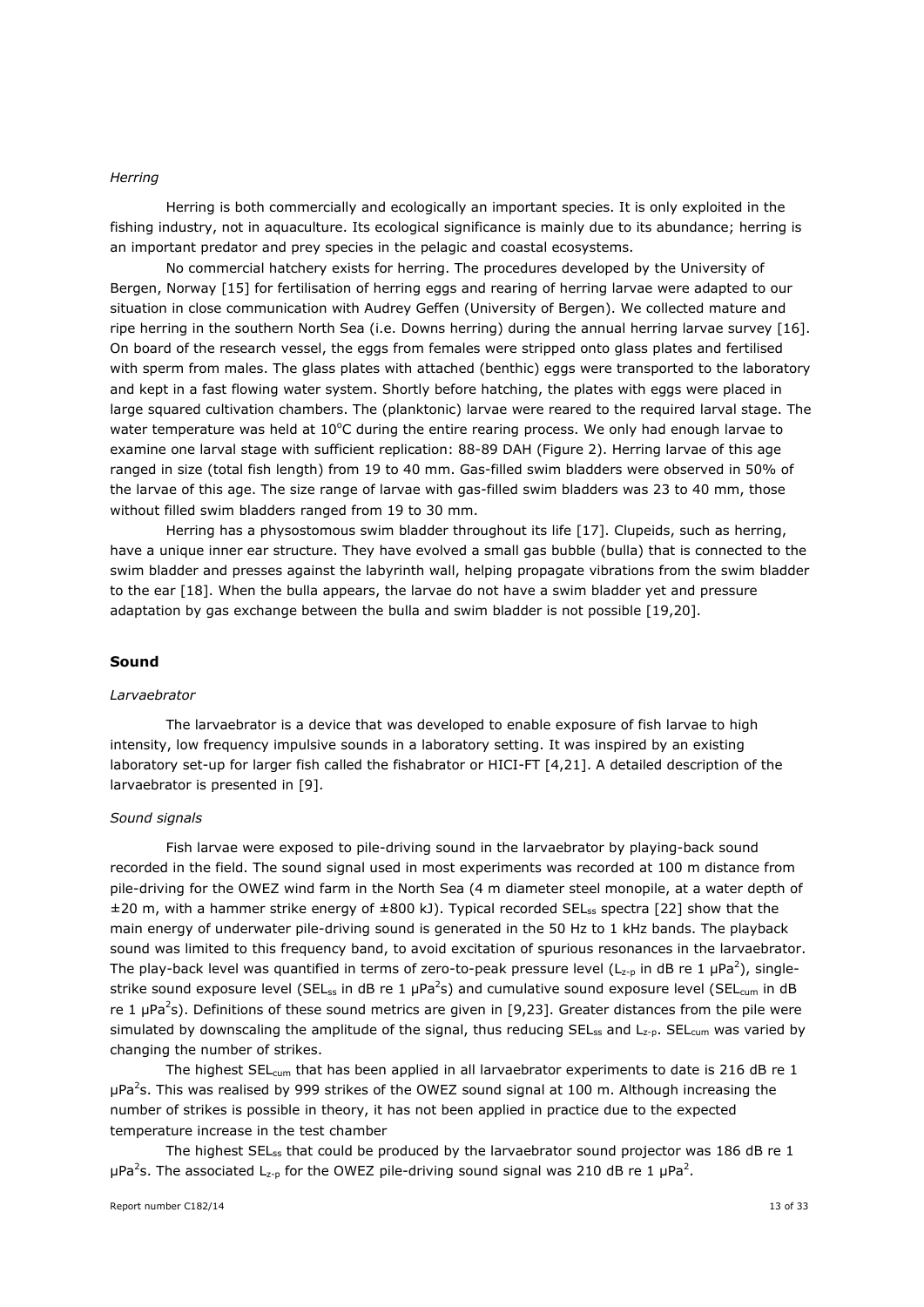To increase  $L_{z-p}$  (at the same level of SEL<sub>ss</sub>) a theoretical, exponential sound signal was used. An increase of L<sub>z-p</sub> to 215 dB re 1 µPa<sup>2</sup> was achieved by using a positive exponential pulse; the L<sub>z-p</sub> values measured in the larvaebrator for a negative pulse were 4 dB lower.

The sound pressure time series, broadband metrics and frequency spectra were compared between the original and reproduced signals. The wav-files contained a single impulsive sound in a duration of 1 s. The time series (Figure 3) show the first 0.5 s of the signal duration of 1 s, the second 0.5 s are 'silent'. The reproduced time series closely corresponded to the original time series. For each pulse, we determined the broadband values of the unweighted sound exposure level (SEL<sub>ss</sub>), the zero-topeak pressure level (Lz-p) and the signal duration *t*<sup>90</sup> [definition in 23]. The signals are reproduced well in the larvaebrator, in terms of these broadband metrics. The 1/3-octave band spectra of the SEL are shown in Figure 4. In the low frequency range, the sound levels reproduced in the larvaebrator are equal to those of the original signal, but above the 315 Hz third octave band, the reproduced sound levels are lower than the original levels. The possible consequences of this limitation of the device have been investigated theoretically.

#### *Excitation of swim bladder resonance*

The most likely mechanism for causing injury in fish due to sound exposure is tissue deformation under influence of sound pressure. The amount of deformation depends on the mobility of the fish body and in particular on the compressibility of the gas-filled swim bladder. Although most energy of piledriving sound is in the low-frequency range [22], excitation of swim bladder resonance may occur in the higher frequency range. Excessive deformation at gas bladder resonances might be one of the mechanism causing (sub-)lethal effects in fish (larvae). That mechanism may not be replicated in the larvaebrator due to the frequency limitation of the device. Therefore, the relevance of swim bladder resonance was assessed using a simplified theoretical model of the swim bladder as a gas bubble. The model is presented in the supporting information (file S1). The sound frequency at which resonance occurs decreases with bubble size from ±100 kHz for a bubble of 0.05 mm (volume in equivalent bubble radius) to  $\pm 1$  kHz for a bubble of 5 mm (file S1).

Application of the bubble model on the spectral content of the OWEZ@100m signal (unfiltered) indicated that for swim bladders with an equivalent radius equal to or smaller than 2 mm, the deformation associated with resonant response of the swim bladder is less than the low-frequency response (Figure 5, top). Therefore, swim bladder resonances excited by the OWEZ@100m signal are not expected to be important (relative to the low frequency deformations) for swim bladders less than 2 mm. Theoretically, resonant effects of the OWEZ@100m signal may be important in a swim bladder larger than 2 mm (Figure 5, top). Note that the estimate for the amount of amplification of the deformation at resonance (Q-factor, see file S1) was chosen such that an overestimation of the resonant response is more likely than underestimation.

The predicted swim bladder deformation due to resonance is lower for the reproduced OWEZ@100m signal than for the original OWEZ@100m signal (Figure 5), because of the limited ability of the larvaebrator to reproduce high frequency signals (Figure 4). Extrapolation of the model results to larger swim bladders indicated that potential resonant effects will not be reproduced in the larvaebrator for swim bladders up to approximately 10 mm. For swim bladders larger than 10 mm, the resonant excitation frequency will be within the spectral range that is reproduced well by the larvaebrator.

The bubble model was also applied to the spectral content of a synthetic exponential pulse, to examine resonant responses in a sound signal in which the higher frequency content (>315 Hz) is relatively high (file S1). For this sound signal, resonance effects are not expected to be important for swim bladders less than 0.5 mm and will not be reproduced in the larvaebrator for swim bladders between 0.5 and 10 mm.

Swim bladder height and length were measured for sea bass and herring larvae. Swim bladders are typically elongated in anterior-posterior direction (Figures 1 and 2) and volume was estimated assuming a cylinder shape.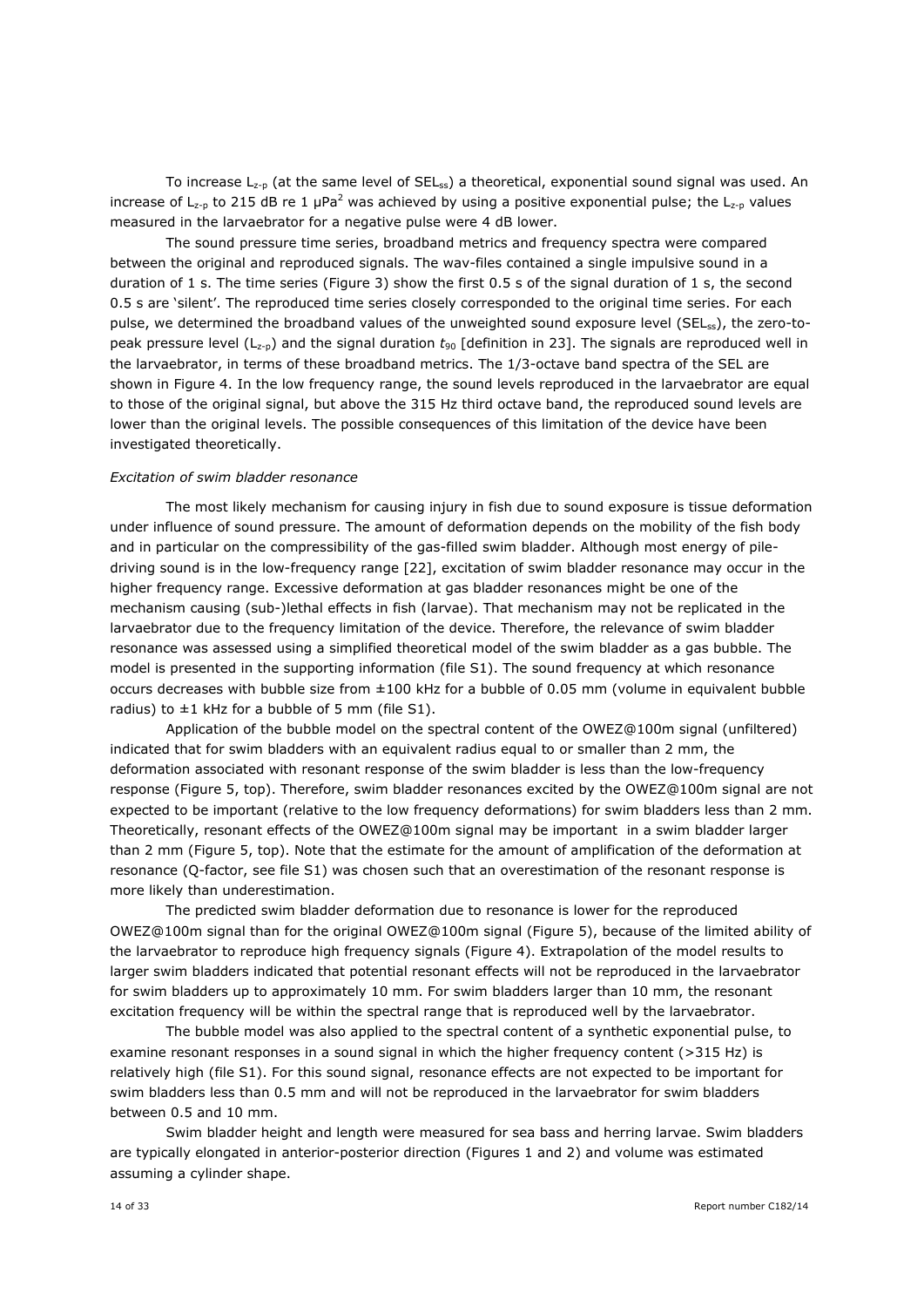For comparison with the results of the theoretical model, volume was converted into the radius of a bubble with an equivalent volume. Swim bladder volume, expressed in equivalent bubble radius, ranged from 0.06 to 0.17 mm for sea bass larvae 18 DAH, from 0.14 to 0.57 mm for sea bass larvae 38 DAH, and from 0.25 to 1.0 mm for herring larvae 88 DAH. For sole, only swim bladder length was measured and the maximum length observed was 0.4 mm. Given the generally elongated shape of swim bladders, it can be inferred that the corresponding maximum volume (in bubble radius) was less than 0.2 mm.

To our knowledge, very little has been published on swim bladder size in fish larvae. Most studies that addressed the swim bladder, focussed on inflation of the swim bladder and the developmental stage or larval size at which initial inflation occurs. We found only one study including swim bladder size estimates for fish larvae [17]. They measured swim bladder volumes in herring ranging from 27 mm (larvae) to 280 mm total fish length. Average values for larvae were taken from their figure and swim bladder volume in ml/g wet weight was converted into equivalent bubble radius. Herring larvae with a mean total length of 29 mm had a mean swim bladder volume (in equivalent bubble radius) of 0.62 mm. This closely corresponded to our results: mean total length was 28 mm and mean swim bladder volume (in equivalent bubble radius) was 0.60 mm.

The results of the theoretical study indicated that resonance effects excited by the OWEZ@100m signal are not important for swim bladders less than 2 mm (volume expressed in bubble radius). Swim bladders of fish larvae used in the larvaebrator experiments were substantially smaller. The higher frequency content (>315 Hz) of pile-driving sound increases closer to the pile. The synthetic exponential pulse can be considered to be an extreme example of a near field signal. For this signal, the results of the theoretical study indicated that resonance effects may be important in swim bladders equal to or larger than 0.5 mm (volume expressed in bubble radius). This size is near the upper limit of the range observed for sea bass and well within the range observed for herring.

#### **Experimental design**

#### *General procedures*

The term treatment is used in broad sense; a treatment is one of several sound exposures, or no sound exposure (i.e. the control group). The control group underwent the same handling procedures as the exposure groups.

Each experiment consisted of a treatment followed by a monitoring period. The water in the test chamber was refreshed before each treatment. Water temperature in the test chamber was the same as in the cultivation chambers (this differed between species, see above). For each experiment, approximately 25 (sole and herring) larvae or 30 (sea bass) larvae were taken from the cultivation chambers and subjected to treatment. The exact numbers of larvae in each experiment were counted after the treatment. The duration of the treatment depended on the number of strikes (1 strikes per second) and the handling time depended on the species and larval stage (5-15 minutes). The duration of the control treatment was set to the longest duration of that series of experiments. After treatment, each batch of larvae was transferred to a separate 'batch-container' and held during the monitoring period. Temperature in the batch-containers was the same as in the cultivations chambers. The procedures for transferring larvae and maintaining larvae in the batch-containers differed between species; speciesspecific adaptions were required to optimise control group survival.

The number of live larvae in each batch were counted directly after the treatment and daily during the monitoring period. The duration of the monitoring period was seven days in the final experiments for sole and ten days in all other series of experiments. The batch-containers were coded and, except for the observations directly after the treatments, the person scoring survival was not aware of the treatment belonging to the code. The treatments within each replication round were applied in random sequence to avoid bias due to potential serial effects.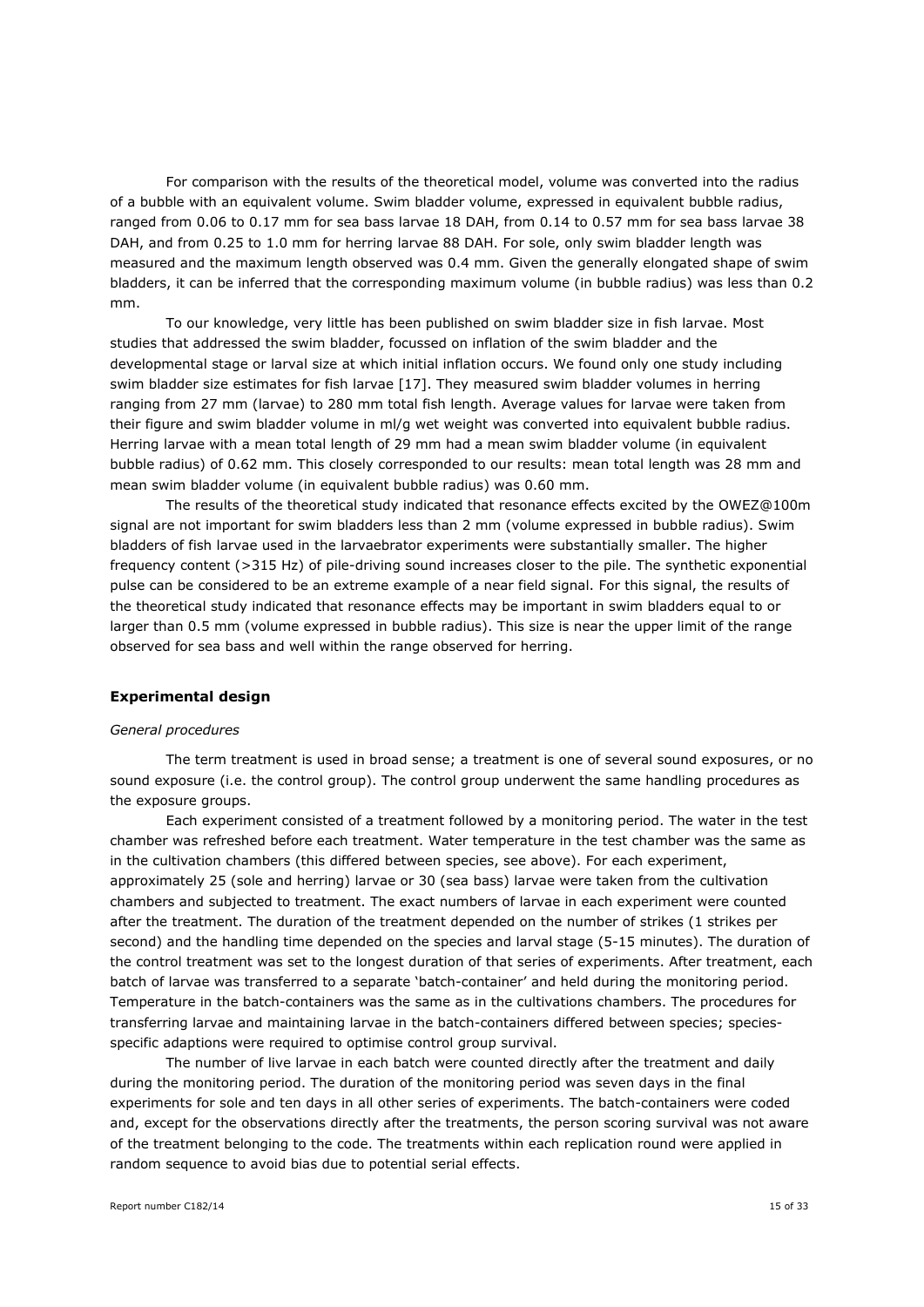#### *Pilot experiments*

Pilot experiments with relatively many exposures and few replicates were carried out for sole and sea bass larvae (for each of the larval stages). Firstly, because very little was known about critical values for sound exposure with regard to larval survival. Secondly, to determine the number of replicates in the final experiments. The results of the pilot experiments were used in power analyses to estimate the number of replicates required for sufficient power (i.e. probability of detecting an effect significantly at the 95% level, given a certain sample size and experimental design) to detect a '50% effect'. The % effect was defined as 100% ⋅ (pe - pc) / (1 - pc), in which pe is the estimated mean probability of death in the exposure group and  $p_c$  is the estimated mean probability of death in the control group. In other words, the proportion of the larvae surviving 'natural' (control-group) mortality, that died due to sound exposure. Based on the power analyses, we decided on 15 replicates (with 25 larvae per replicate) for all larval stages of sole, and 10 replicates (with 30 larvae per replicate) for both larval stages of sea bass.

Sole and sea bass larvae were reared from eggs obtained from commercial hatcheries. As no commercial hatchery exists for herring, it is far more difficult to obtain herring eggs. We artificially fertilised eggs from wild females with sperm from wild males (see above). The scope for obtaining eggs this way is limited to the natural spawning season and ongoing surveys. Therefore no pilot experiments were carried out for herring. Based on the previous power analyses and the limited amount of herring larvae available, we decided on 10 replicates (with 25 larvae per replicate) for the herring experiments.

#### *Final experiments*

Two sound exposures were examined in three larval stages of sole: 100 strikes of the OWEZ signal recorded at 100 m distance from the pile (OWEZ@100m), and 100 strikes of this signal, with the amplitude downscaled by a factor 1.7, to represent the sound level at 200 m distance from the pile (OWEZ@200m). Three sound exposures were examined in two larval stages of sea bass: 100 strikes of the OWEZ@100m signal (highest exposure in the sole experiments) signal, 999 strikes of the OWEZ@100m (SEL<sub>cum</sub> increased compared to sole experiments), and 100 strikes of the exponential positive pulse  $(L_{z-0}$  increased compared to sole experiments). Two sound exposures were examined in one larval stage of herring: 100 and 999 strikes of the OWEZ@100m signal (Table 1). The sound level values presented in Table 1 are the measurements in the larvaebrator, averaged over all pulses and pressure transducers.

#### **Statistical analysis**

A generalised linear mixed model was used to test the statistical significance of differences between exposure and control groups, and to estimate the probability of death by species, larval stage and treatment. The model treats the data (death or survival of a larva) as outcomes of binomial trials in which the probability of death is a function of treatment and random variation in mortality between batches ('batch effect'). It is necessary to account for such batch effects because, if present, the assumption (under the binomial distribution) that the outcomes of larvae are determined independently of one another is violated. The statistical model was formulated as follows:

- 1) The logit transformed probabilities of death *pi,j* (in treatment *i* and batch *j*) were modelled as a function of treatment and random batch effect  $(a_i)$ : logit( $p_{ii}$ ) = treatment<sub>i</sub> +  $a_i$ .
- 2) The number of dead larvae in batch *j* from treatment *i* (*kij*) were assumed to be binomially distributed depending on the probability of death (*pij*) and the number of larvae at the beginning of the experiment  $(N_{ii})$ :  $k_{ii} \sim Bin(p_{ii}, N_{ii})$ .
- 3) The random batch effects (*αj*) were assumed to be normally distributed with mean zero and variance  $\sigma^2$ : α<sub>j</sub> ~ N(0,  $\sigma^2$ ).

The model was fitted and statistical significance tests were performed using the glimmix procedure (with the Kenward-Roger approximation for the degrees of freedom) in SAS (SAS/STAT software.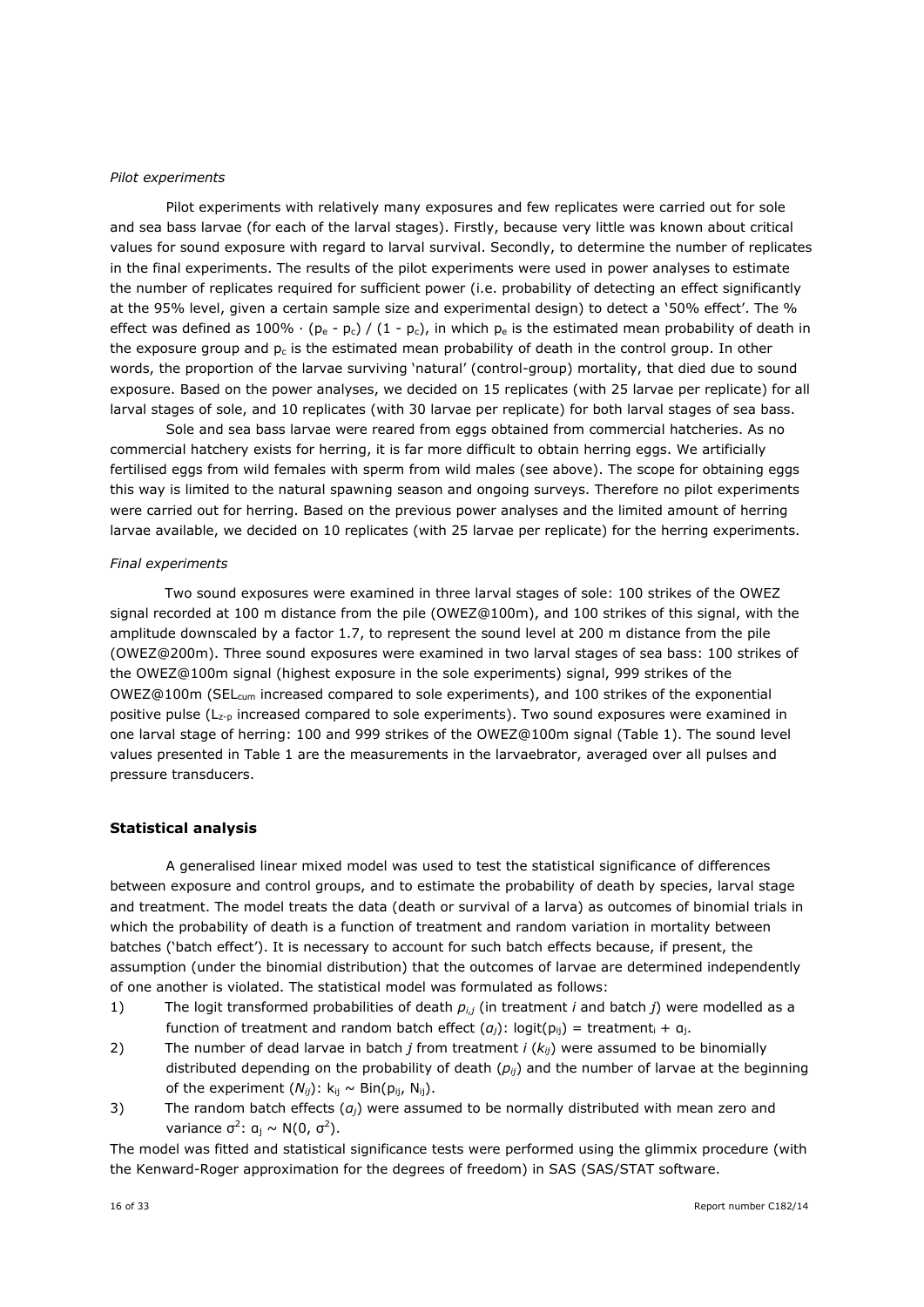SAS Institute Inc., Cary, North Carolina, USA). The model was fitted separately to the data for each species, larval stage and for each of two monitoring periods (5 or 7 days for sole, 5 or 10 days for sea bass and herring). If, for a given species, larval stage and monitoring period, the variance of the batch effect was estimated to be (near) zero, then the model was reduced to a generalised linear model without a batch effect.

## **Ethics statements**

The studies for sole, sea bass and herring were performed in accordance with Dutch law concerning animal welfare. The protocols were approved by the Animal Ethical Commission (DEC) of Wageningen UR (sole: experiment code 2010085 under application 2010063.c; sea bass: experiment code 2013025 under application 2013018.b; herring: experiment code 2013203 under application 2013171.b).

## **Results**

Pilot experiments were carried out for sole and sea bass and the results were used to determine the number of replicates in the final experiments. This resulted in 15 replicates per treatment for sole and 10 for sea bass (Table 1). The difficulty of obtaining herring larvae hindered pilot experiments for this species. We aimed for 10 replicates per treatment for herring, as in sea bass, but did not have sufficient numbers of larvae. Therefore only four replicates were carried out for one of the two sound exposures (Table 1).

All species and larval stages were exposed to 100 strikes of the OWEZ@100m signal. The sound pressure levels measured in the larvaebrator for this exposure varied slightly in the sole and sea bass experiments (SEL<sub>cum</sub> = 206 ± 1 dB, L<sub>z-p</sub> = 210 ± 1 dB, Table 1), but dropped in the herring experiments (SEL<sub>cum</sub> = 203 dB, L<sub>z-p</sub> = 206 dB, Table 1). A possible cause could be a reduced gain of the (old) power amplifier.

Exposure to 100 strikes of the OWEZ@100m signal was the highest sound pressure exposure in the sole experiments. As no significant differences between this exposure and the control were observed in the sole experiments, exposure levels were increased in the following series of experiments. In the sea bass experiments, SEL<sub>cum</sub> was increased to 216-217 dB by increasing the number of strikes to 999, and  $L_{z-p}$  was increased to 217 dB by using a synthetic exponential pulse. The number of exposures was limited in the herring experiments due to number of larvae available. We choose 100 and 999 strikes of the OWEZ@100m signal (Table 1).

Mortality varied between species, larval stages and duration of monitoring (Figure 6). Differences between control and exposure groups within each species, larval stage and monitoring period were insignificant (Figure 6, Table 2). The 95% confidence interval for the difference between exposure and control indicates the power of the experiments. Estimates of the upper limit of the 95% confidence interval for effect ranged from 6 to 40% (Table 3). These values indicate the effect that could have been detected significantly (at the 95% level) with these experiments. The highest value (lowest power) was estimated for the herring larvae treatment with only four replicates (Table 1).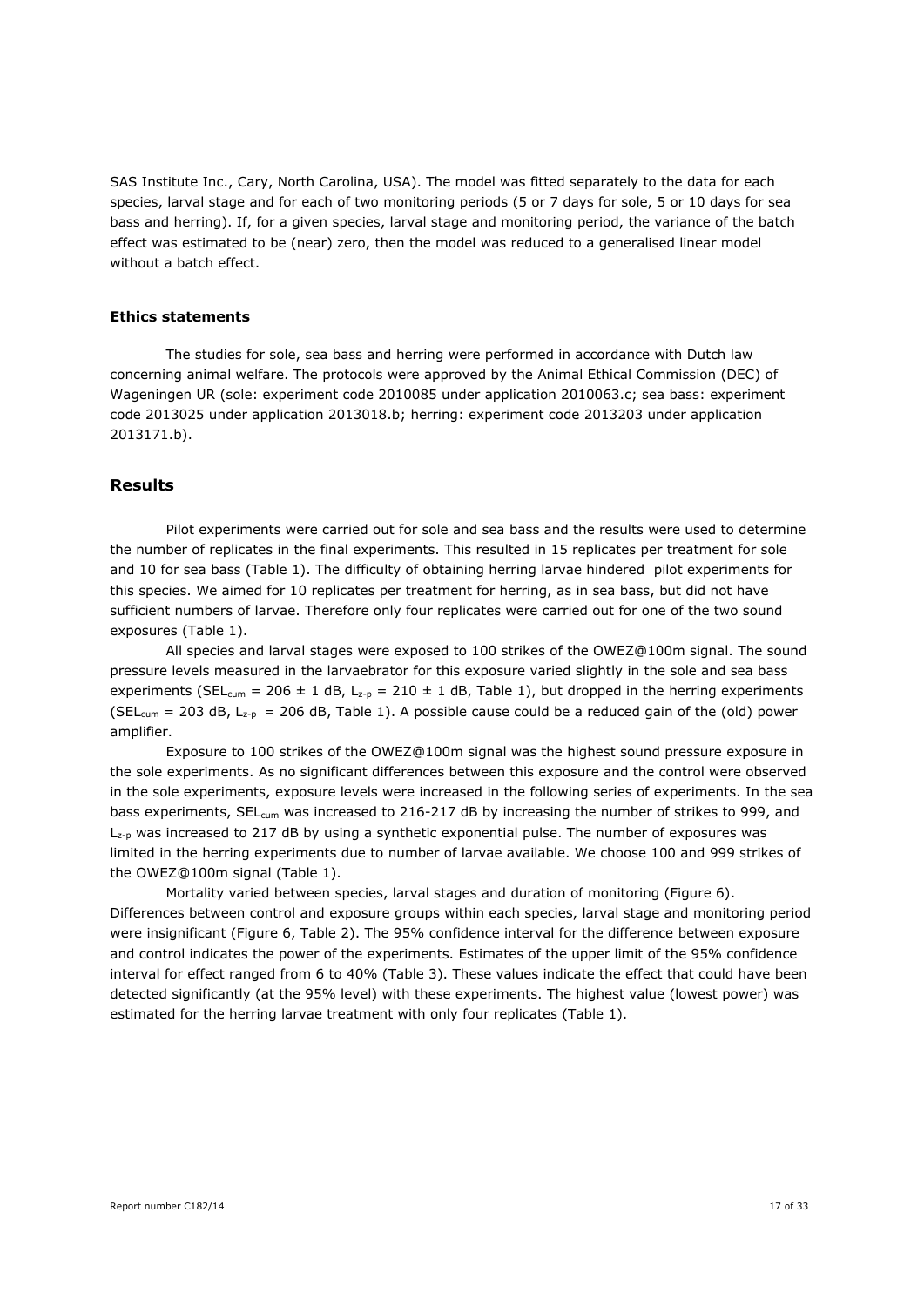## **Discussion**

No statistically significant differences in mean mortality were found between the control and exposure groups for any of the species or larval stages. Exposure of sole larvae to sound pressure levels up to SEL<sub>cum</sub> = 206 dB re 1 µPa<sup>2</sup>s and L<sub>z-p</sub> = 210 dB re 1 µPa<sup>2</sup> did not result in increased mortality during the first 7 days after exposure. In the subsequent sea bass experiments, sound levels were increased to SEL<sub>cum</sub> = 216 dB re 1 µPa<sup>2</sup>s and (using a synthetic pulse instead of a pile-driving pulse) to L<sub>z-p</sub> = 217 dB re 1  $\mu$ Pa<sup>2</sup>, but no significant differences between control and exposure were observed during the first 10 days after treatment. The highest sound pressure levels applied in the herring larvae experiments were SEL<sub>cum</sub> = 212 dB re 1 µPa<sup>2</sup>s and L<sub>z-p</sub> = 207 dB re 1 µPa<sup>2</sup>; no significant effect of exposure was observed during the first 10 days after treatment.

The statistical power of the experiments differed between species and larval stages, depending on mortality in the control group, batch variance and the number of replicates. The highest power was achieved in the experiments with sea bass larvae 38-39 DAH; an effect larger than 6-8% could have been detected significantly (at the 95% level) in these experiments. The lowest power was attained in the herring experiments; the detectable effect was 29% for the highest sound exposure (10 replicates) and 40% for the lowest sound exposure (4 replicates).

The larvaebrator can be used for exposing fish larvae and small fish to underwater sound by playing back recorded or synthesized sounds. These sounds can be reproduced accurately in the thirdoctave frequency bands between 10 Hz and 315 Hz. Higher frequencies are filtered out. Although most energy of pile-driving sound is in the low-frequency range [22], resonant excitation of the swim bladder may occur in the higher frequency range and this may be one of the mechanism causing physical damage in fish (larvae). A theoretical assessment indicated that, for the OWEZ sound signal recorded at 100 m distance from the pile, the effect of swim bladder resonance will be negligible in swim bladders less than 2 mm (volume expressed in equivalent bubble radius). The swim bladders of the larvae used in this study were considerably smaller. The relevance of swim bladder resonance will become greater with an increase of the swim bladder size or an increase of the high frequency content of the sound signal.

The recently published sound exposure quidelines [11] suggested a SEL<sub>cum</sub> threshold >210 dB re 1 µPa<sup>2</sup>s and a L<sub>z-p</sub> threshold >207 dB re 1 µPa<sup>2</sup> for mortality and potential mortal injury in fish eggs and larvae due to pile-driving. The same thresholds were proposed for seismic airguns. The present study indicated that the thresholds might be even higher for fish larvae (assuming potential mortal injuries will lead to increased mortality within 10 days under laboratory conditions): SEL<sub>cum</sub> >216 dB re 1  $\mu$ Pa<sup>2</sup>s and L<sub>z-p</sub> > 210 dB re 1  $\mu$ Pa<sup>2</sup>. This was corroborated by field experiments with early juvenile (68-115 DAH) sea bass [10]; no lethal effects were observed up to 14 days after exposure at a SEL<sub>cum</sub> of 215-222 re 1  $\mu$ Pa<sup>2</sup>s and a L<sub>z-p</sub> of 210-211 dB re 1  $\mu$ Pa<sup>2</sup>.

Two 'old' studies showed that exposure to loud impulse sounds can cause mortality and injuries in fish larvae [24,25]. The effects of seismic air gun sounds on eggs and larvae of cod (*Gadus morhua*), saithe (*Pollachius virens*), herring, turbot (*Psetta maximus*) and plaice (*Pleuronectes platessa*) were examined in field experiments [24]. Effect was related to the distance from the sound source and the corresponding  $L_{z-p}$  ranged from 220 to 242 dB re 1  $\mu$ Pa<sup>2</sup>. Sound exposure levels were not reported. Significant effects were observed for some species, in some of the larval stages, including the yolk-sac stage of turbot (no swim bladder). Larval and small juvenile spot (*Leiostomus xanthurus*) and pinfish (*Lagodon rhomboides*) were exposed to blast shock waves in field experiments [25]. At the highest exposure levels all spot and most of the pinfish died or were injured, while none died or were injured in the control groups. Sound measurements of the highest exposures were zero to peak pressure = 278- 866 kPa (L<sub>z-p</sub>  $\approx$  229-239 dB re 1  $\mu$ Pa<sup>2</sup>) and energy flux density = 1.096-3.642 J m<sup>-2</sup> (SEL<sub>ss</sub>  $\approx$  182-187 dB re 1 µPa<sup>2</sup>s assuming the impedance of the medium to be 1.53 $\cdot 10^6$  kg/m<sup>2</sup>s). The L<sub>z-p</sub> values were much higher in these two 'old' studies [24,25] than in the current study or other recent studies on the effect of pile-driving sound in which  $L_{z-p}$  was reported [4,10].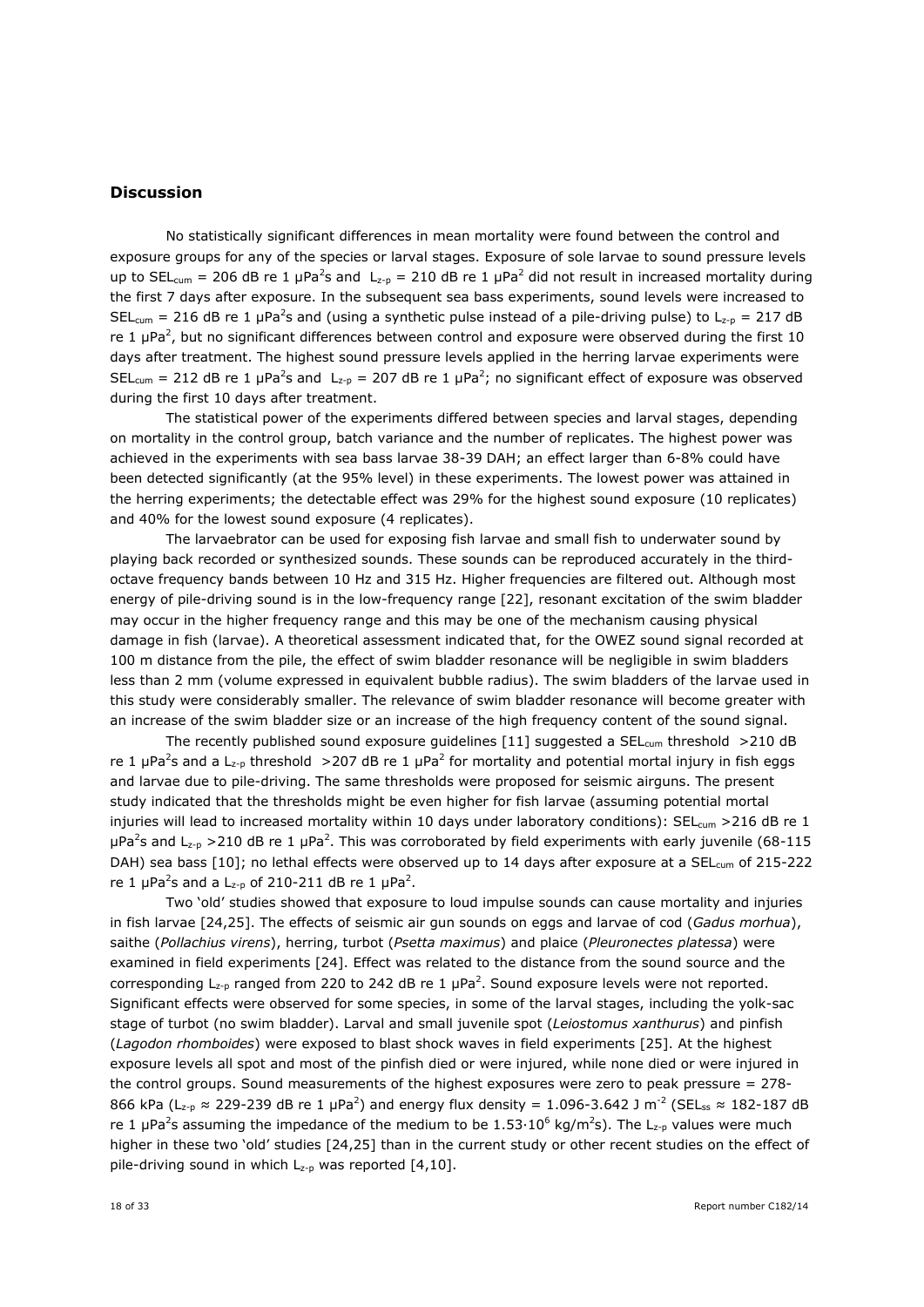The presence and type of swim bladder (physoclistous or physostomous) is expected to determine the vulnerability for sound pressure exposure. Least susceptible to sound pressure induced injuries are fish with no swim bladder and most susceptible are fish with a physoclistous swim bladder [5,6]. In the recently published sound exposure guidelines [11] a distinction was made between no swim bladder, swim bladder involved in hearing and swim bladder not involved in hearing, each with different thresholds for mortal and potential mortal injuries. Fish with a swim bladder involved in hearing are expected to be most susceptible for mortal and potential mortal injuries. The whole range of swim bladder types is included in the present study: no swim bladder (sole larvae 2 DAH), physostomous swim bladder (herring larvae), physoclistous swim bladder (sea bass larvae), swim bladder not involved in hearing (sole and sea bass larvae) and swim bladder involved in hearing (herring larvae). No differences between the swim bladder types were observed at the sound levels applied in this study.

## **Acknowledgments**

We thank Corrina Hinrichs, Tim Huijer, Ruben Hoek, Marco Lohman and Ineke Pennock for their practical assistance. We are also grateful to Audrey Geffen from the University of Bergen for advice on artificial fertilisation and herring larvae rearing. We thank Martine Graafland, Paul Boers, Suzanne Lubbe and Joop Bakker for constructive feedback during the project, and Ben Griffioen for reviewing an earlier version of the manuscript.

## **References**

- 1. Popper AN, Hastings MC (2009) The effects of anthropogenic sources of sound on fishes. J Fish Biol 75: 455–489.
- 2. Popper AN, Hastings MC (2009) The effects of human-generated sound on fish. Integr Zool 4: 43–52.
- 3. Oestman R, Buehler D, Reyff JA, Rodkin R Technical Guidance for Assessment and Mitigation of the Hydroacoustic Effects of Pile Driving on Fish. San Francisco: Caltrans.
- 4. Halvorsen MB, Casper BM, Woodley CM, Carlson TJ, Popper AN (2012) Threshold for Onset of Injury in Chinook Salmon from Exposure to Impulsive Pile Driving Sounds. PLoS ONE 7: e38968
- 5. Halvorsen MB, Casper BM, Matthews F, Carlson TJ, Popper AN (2012) Effects of exposure to piledriving sounds on the lake sturgeon, Nile tilapia and hogchoker. Proc. R. Soc. B 279: 4705-4714
- 6. Casper BM, Halvorsen MB, Matthews F, Carlson TJ, Popper AN (2013) Recovery of Barotrauma Injuries Resulting from Exposure to Pile Driving Sound in Two Sizes of Hybrid Striped Bass. PLoS ONE 8
- 7. Bolle LJ, Blom E, Halvorsen MB, Woodley CM, de Jong CAF, Wessels PW, van Damme CJG, Hoek R, Winter HV (submitted) Barotrauma Injuries in European Sea Bass Due to Exposure to Piledriving Sounds. PloS ONE
- 8. Casper BM, Popper AN, Matthews F, Carlson TJ, Halvorsen MB (2012) Recovery of Barotrauma Injuries in Chinook Salmon from Exposure to Pile Driving Sound. PLoS ONE 7: e39593
- 9. Bolle LJ, de Jong CAF, Bierman SM, van Beek PJG, van Keeken OA, Wessels PW, van Damme CJG, Winter HV, de Haan D, Dekeling RPA (2012) Common sole larvae survive high levels of pile-driving sound in controlled exposure experiments. PLoS ONE 7: e33052
- 10. Debusschere E, De Coensel B, Bajek A, Botteldooren D, Hostens K, Vanaverbeke J, Vandendriessche S, Van Ginderdeuren K, Vincx M, Degraer S (2014) *In Situ* Mortality Experiments with Juvenile Sea Bass (*Dicentrarchus labrax*) in Relation to Impulsive Sound Levels Caused by Pile Driving of Windmill Foundations. PLoS ONE 9: e109280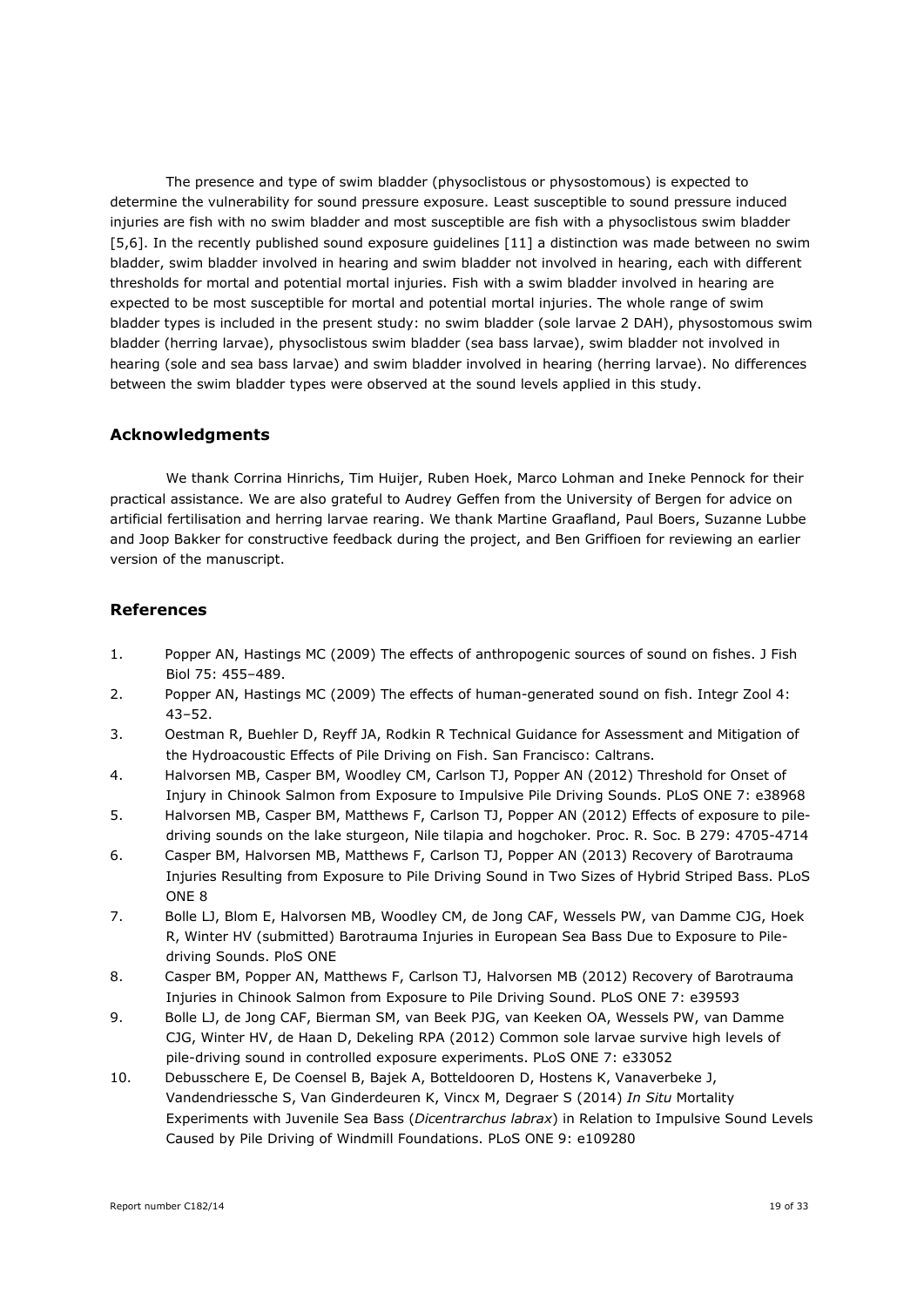- 11. Popper AN, Hawkins AD, Fay RR, Mann DA, Bartol S, Carlson TJ, Coombs S, Ellison WT, Gentry RL, Halvorsen MB, Løkkeborg S, Rogers PH, Southall BL, Zeddies DG, Tavolga WN (2014) ASA S3/SC1.4 TR-2014 Sound Exposure Guidelines for Fishes and Sea Turtles: A Technical Report prepared by ANSI-Accredited Standards Committee S3/SC1 and registered with ANSI. ASA Press Springer, New York
- 12. Palazzi R, Richard J, Bozzato G, Zanella L (2006) Larval and juvenile rearing of common sole (*Solea solea* L.) in the Northern Adriatic (Italy). Aquaculture 255: 495–506
- 13. Boulhic M, Gabaudan J (1992) Histological Study of the Organogenesis of the Digestive-System and Swim Bladder of the Dover Sole, *Solea solea* (Linnaeus 1758). Aquaculture 102: 373–396
- 14. Moretti A, Pedini Fernandez-Criado M, Cittolin G, Guidastri R (1999) Manual on hatchery production of seabass and gilthead seabream. Volume 1. FAO, Rome, 194p. Available: [http://www.fao.org/docrep/005/x3980e/x3980e08.htm#TopOfPage.](http://www.fao.org/docrep/005/x3980e/x3980e08.htm#TopOfPage) Accessed November 2014
- 15. Folkvord A, Hoie H, Johannessen A, Solbakken T (2009) Effects of prey concentration, light regime, and parental origin on growth and survival of herring larvae under controlled experimental conditions. ICES J Mar Sci 66:1702-1709
- 16. ICES (2014) Report of the Working Group of International Pelagic Surveys (WGIPS), 20-24 January 2014. ICES CM 2014/SSGESST:01
- 17. Blaxter JHS, Batty RS (1984) The herring swimbladder loss and gain of gas. J Mar Biol Ass UK 64: 441-459
- 18. Popper AN, Fay RR (2011) Rethinking sound detection by fishes. Hearing Research 273: 25-36
- 19. Hoss DE, Blaxter JHS (1979) Effect of rapid changes of hydrostatic-pressure on the Atlantic herring *Clupea harengus* L. 1. Larval survival and behaviour. J Exp Mar Biol Ecol 41: 75-85
- 20. Colby DR, Hoss DE, Blaxter JHS (1982) Pressure sensitivity of Atlantic herring, *Clupea harengus*  L, larvae. Fish Bull 80: 567-574
- 21. Martin JS, Rogers PH (2008) Sound exposure chamber for assessing the effects of high-intensity sound on fish. Bioacoustics 17: 331–333.
- 22. Ainslie MA, de Jong CAF, Dol HS, Blacquière G, Marasini C (2009) Assessment of natural and anthropogenic sound sources and acoustic propagation in the North Sea. TNO-DV 2009 C085. Available:

[https://www.tno.nl/downloads/Assessment%20of%20natural%20and%20anthropogenic%20sou](https://www.tno.nl/downloads/Assessment%20of%20natural%20and%20anthropogenic%20soundsources%20and%20acoustic%20propagationin%20the%20North%20Sea.pdf) [ndsources%20and%20acoustic%20propagationin%20the%20North%20Sea.pdf.](https://www.tno.nl/downloads/Assessment%20of%20natural%20and%20anthropogenic%20soundsources%20and%20acoustic%20propagationin%20the%20North%20Sea.pdf) Accessed November 2014.

- 23. Ainslie MA (Ed.) (2011) Standard for measurement and monitoring of underwater noise, Part I: physical quantities and their units. TNO report TNO-DV 2011 C235 (2011). Available : [http://www.noordzeeloket.nl/images/Standard%20for%20measurement%20and%20monitoring](http://www.noordzeeloket.nl/images/Standard%20for%20measurement%20and%20monitoring%20of%20underwater%20noise%20Part%20I_648.pdf) [%20of%20underwater%20noise%20Part%20I\\_648.pdf.](http://www.noordzeeloket.nl/images/Standard%20for%20measurement%20and%20monitoring%20of%20underwater%20noise%20Part%20I_648.pdf) Accessed November 2014.
- 24. Booman C, Dalen J, Leivestad H, Levsen A, van der Meeren T et al. (1996) Effekter av luftkanonskyting pa egg, larver og yngel. Undersokelser ved Havforskningsinstituttet og Zoologisk Laboratorium UIB. Rapport Fisken og Havet Nr. 3-1996. Bergen: Havforskningsinstituttet.
- 25. Govoni JJ, West MA, Settle LR, Lynch RT, Greene MD (2008) Effects of underwater explosions on larval fish: Implications for a coastal engineering project. J Coast Res 24: 228–233.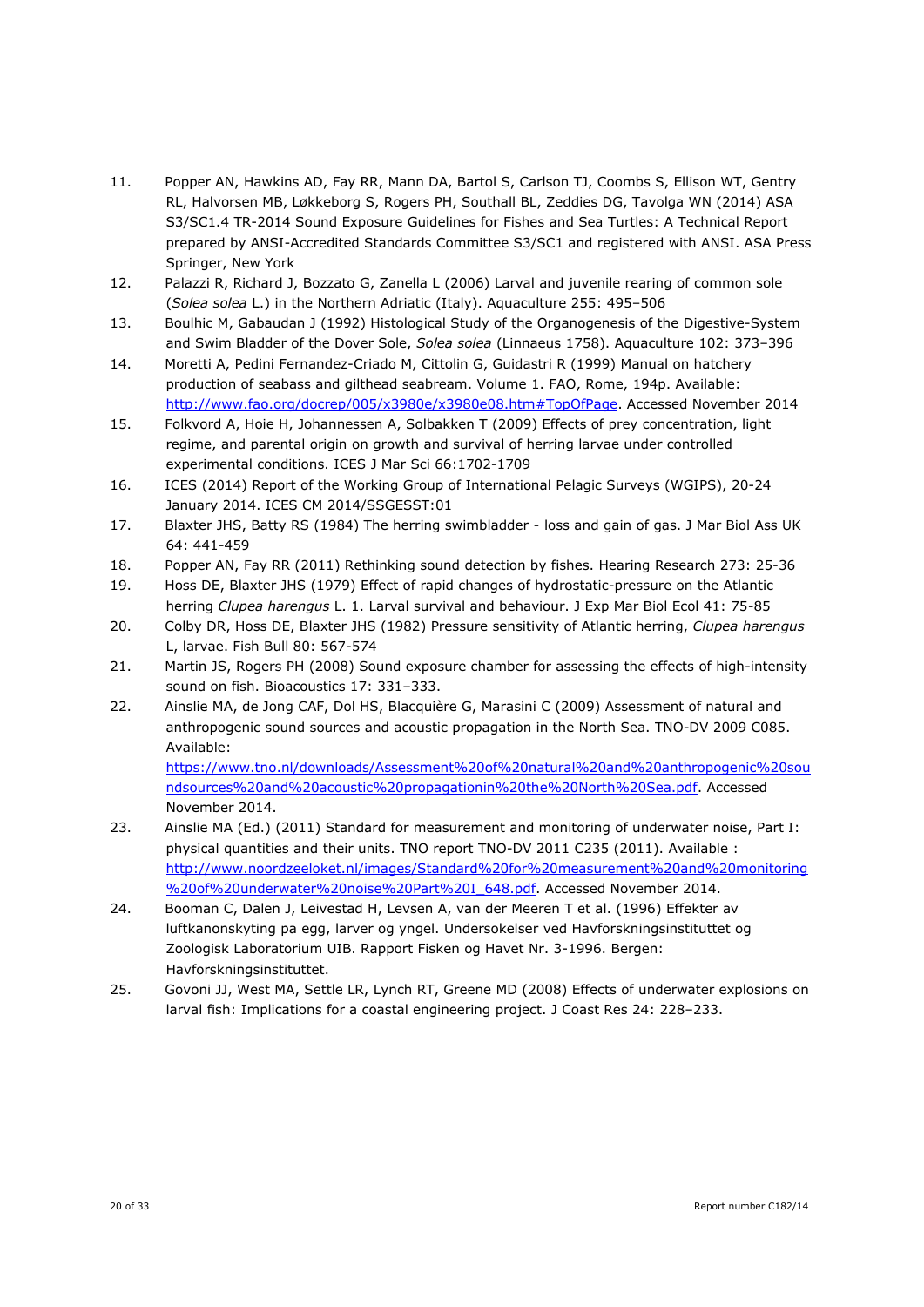## **Tables**

*Table 1. Treatments, mean measured sound levels and number of replicates in the final experiments.*

| Species  | Age            | Sound signal         | <b>Strikes</b> | Sound pressure levels |             |             | Replicates |
|----------|----------------|----------------------|----------------|-----------------------|-------------|-------------|------------|
|          | (DAH)          |                      |                | $L_{z-p}$             | $SEL_{ss}$  | $SEL_{cum}$ |            |
| Sole     | $\overline{2}$ | none (control)       | 0              | 0                     | $\mathbf 0$ | $\mathbf 0$ | 15         |
|          |                | OWEZ @ 200 m         | 100            | 205                   | 181         | 201         | 15         |
|          |                | OWEZ @ 100 m         | 100            | 210                   | 186         | 206         | 15         |
| Sole     | 8              | none (control)       | $\Omega$       | $\Omega$              | $\Omega$    | $\Omega$    | 15         |
|          |                | OWEZ @ 200 m         | 100            | 205                   | 180         | 200         | 15         |
|          |                | OWEZ @ 100 m         | 100            | 209                   | 185         | 205         | 15         |
| Sole     | 15             | none (control)       | $\Omega$       | $\Omega$              | $\Omega$    | 0           | 15         |
|          |                | OWEZ @ 200 m         | 100            | 205                   | 181         | 201         | 15         |
|          |                | OWEZ @ 100 m         | 100            | 209                   | 185         | 205         | 15         |
| Sea bass | $18 - 19$      | none (control)       | $\Omega$       | $\Omega$              | $\Omega$    | $\Omega$    | 10         |
|          |                | OWEZ @ 100 m         | 100            | 210                   | 186         | 206         | 10         |
|          |                | OWEZ @ 100 m<br>999  |                | 210                   | 186         | 216         | 10         |
|          |                | Exponential positive | 100            | 217                   | 187         | 207         | 10         |
| Sea bass | 38-39          | none (control)       | $\Omega$       | $\Omega$              | $\Omega$    | $\mathbf 0$ | 10         |
|          |                | OWEZ @ 100 m         | 100            | 211                   | 187         | 207         | 10         |
|          |                | OWEZ @ 100 m         | 999            | 211                   | 187         | 217         | 10         |
|          |                | Exponential positive | 100            | 217                   | 187         | 207         | 10         |
| Herring  | 88-89          | none (control)       | $\mathbf 0$    | 0                     | $\mathbf 0$ | 0           | 10         |
|          |                | OWEZ @ 100 m         | 100            | 206                   | 183         | 203         | 4          |
|          |                | OWEZ @ 100 m         | 999            | 207                   | 182         | 212         | 10         |

 $L_{z-p}$  = zero to peak sound pressure level (in dB re 1  $\mu$ Pa<sup>2</sup>), SEL<sub>ss</sub> = single strike sound exposure level (in dB re 1  $\mu$ Pa<sup>2</sup>s), and SEL<sub>cum</sub> = cumulative sound exposure level (in dB re 1  $\mu$ Pa<sup>2</sup>s). Approximately 25 (sole and herring) or 30 (sea bass) larvae were used for each replicate.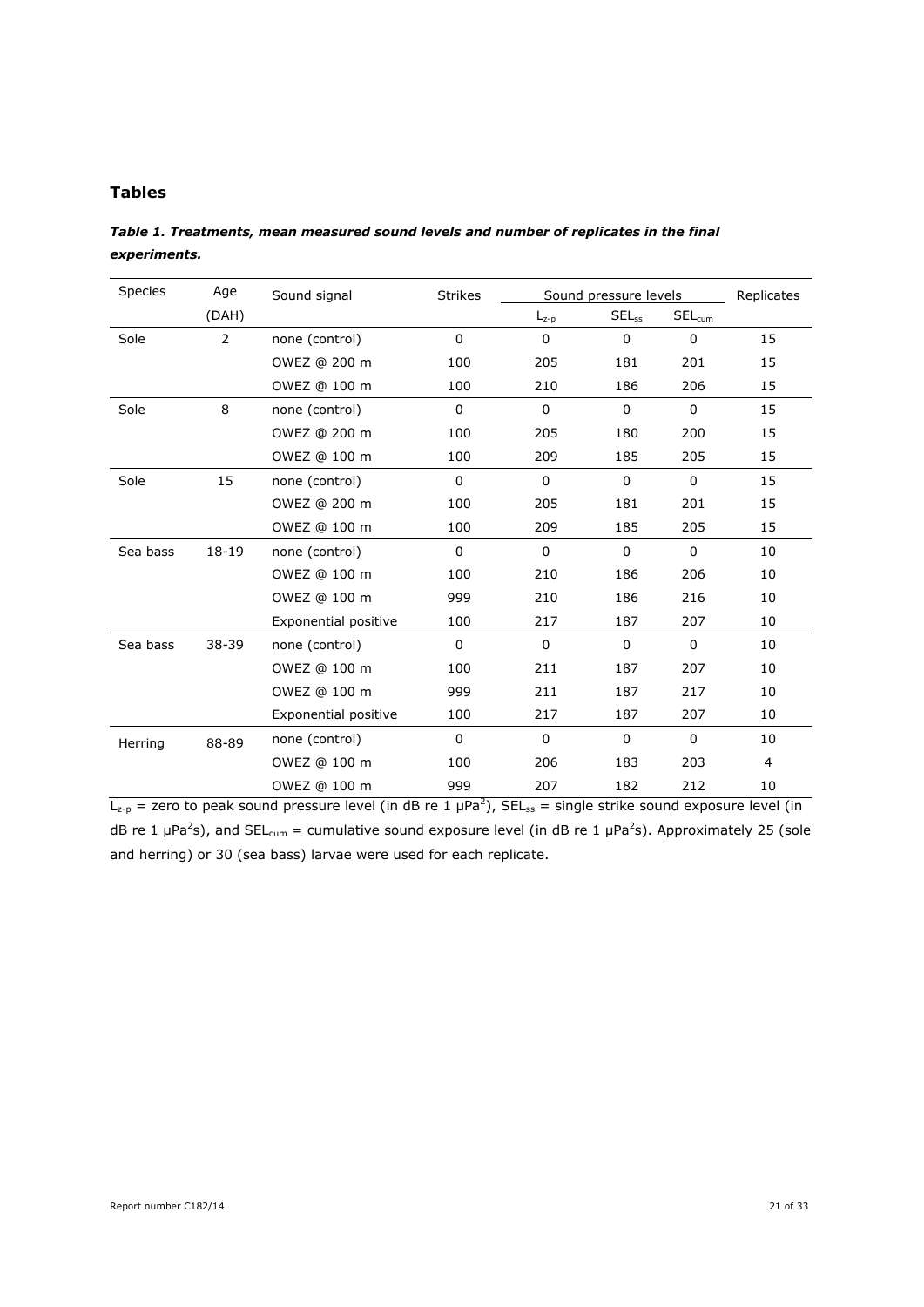| Species  | Age   | <b>Duration</b> | Chi <sup>2</sup> /DF | Random effect | Fixed effect |        |         |         |
|----------|-------|-----------------|----------------------|---------------|--------------|--------|---------|---------|
|          | (DAH) | (days)          |                      | variance      | Num DF       | Den DF | F-value | p-value |
| Sole     | 2     | 5               | 0.82                 | 0.000         | 2            | 42.00  | 0.31    | 0.73    |
|          |       | 7               | 0.68                 | 0.000         | 2            | 42.00  | 0.09    | 0.91    |
| Sole     | 8     | 5               | 1.00                 | 0.140         | 2            | 41.90  | 0.48    | 0.62    |
|          |       | 7               | 1.00                 | 0.057         | 2            | 41.67  | 0.40    | 0.67    |
| Sole     | 15    | 5               | 0.99                 | 0.034         | 2            | 42.00  | 0.03    | 0.97    |
|          |       | 7               | 0.99                 | 0.000         | 2            | 42.00  | 0.10    | 0.90    |
| Sea bass | 18-19 | 5               | 1.02                 | 0.231         | 3            | 33.95  | 0.74    | 0.53    |
|          |       | 10              | 1.01                 | 0.196         | 3            | 34.99  | 0.03    | 0.99    |
| Sea bass | 38-39 | 5               | 1.08                 | 0.000         | 3            | 36.00  | 1.42    | 0.25    |
|          |       | 10              | 1.02                 | 0.019         | 3            | 34.95  | 0.11    | 0.95    |
| Herring  | 88-89 | 5               | 1.01                 | 0.019         | 2            | 20.27  | 0.25    | 0.78    |
|          |       | 10              | 1.03                 | 0.128         | 2            | 19.84  | 0.19    | 0.83    |

*Table 2. Analysis of variance of the probability of death modelled as a function of treatment and random batch effect.*

| Table 3. Estimated probability of death and estimated effect of exposure, with the upper limits of |
|----------------------------------------------------------------------------------------------------|
| the 95% confidence interval.                                                                       |

| Species  | Age            | Duration       | Sound signal              | <b>Strikes</b> | Probability of death |             | Effect $(\% )$ |             |
|----------|----------------|----------------|---------------------------|----------------|----------------------|-------------|----------------|-------------|
|          | (DAH)          | (days)         |                           |                | mean                 | upper limit | mean           | upper limit |
| Sole     | $\overline{2}$ | $\overline{7}$ | none (control)            | $\Omega$       | 0.55                 | 0.61        |                |             |
|          |                |                | OWEZ @ 200 m              | 100            | 0.54                 | 0.59        | $-3%$          | 14%         |
|          |                |                | OWEZ @ 100 m              | 100            | 0.54                 | 0.59        | $-3%$          | 13%         |
| Sole     | 8              | $\overline{7}$ | none (control)            | $\mathbf 0$    | 0.21                 | 0.26        |                |             |
|          |                |                | OWEZ @ 200 m              | 100            | 0.24                 | 0.30        | 4%             | 14%         |
|          |                |                | OWEZ @ 100 m              | 100            | 0.22                 | 0.27        | $1\%$          | 10%         |
| Sole     | 15             | $\overline{7}$ | none (control)            | $\mathbf 0$    | 0.31                 | 0.36        |                |             |
|          |                |                | OWEZ @ 200 m              | 100            | 0.31                 | 0.36        | 0%             | 10%         |
|          |                |                | OWEZ @ 100 m              | 100            | 0.30                 | 0.35        | $-2%$          | 8%          |
| Sea bass | $18 - 19$      | 10             | none (control)            | $\Omega$       | 0.38                 | 0.47        |                |             |
|          |                |                | OWEZ @ 100 m              | 100            | 0.39                 | 0.48        | 2%             | 23%         |
|          |                |                | OWEZ @ 100 m              | 999            | 0.38                 | 0.47        | $0\%$          | 21%         |
|          |                |                | Exp. positive             | 100            | 0.39                 | 0.48        | 2%             | 23%         |
| Sea bass | 38-39          | 10             | none (control)            | $\mathbf 0$    | 0.06                 | 0.10        |                |             |
|          |                |                | OWEZ @ 100 m              | 100            | 0.07                 | 0.11        | $1\%$          | 7%          |
|          |                |                | OWEZ @ 100 m              | 999            | 0.07                 | 0.11        | $1\%$          | 8%          |
|          |                |                | Exp. positive             | 100            | 0.06                 | 0.10        | 0%             | 6%          |
| Herring  | 88-89          | 10             | none (control)            | $\mathbf 0$    | 0.49                 | 0.58        |                |             |
|          |                |                | OWEZ @ 100 m <sup>a</sup> | <i>100</i>     | 0.53                 | 0.67        | 9%             | 40%         |
|          |                |                | OWEZ @ 100 m              | 999            | 0.51                 | 0.60        | 5%             | 29%         |

<sup>a</sup> Insufficient number of replicates (see Table 1 and text)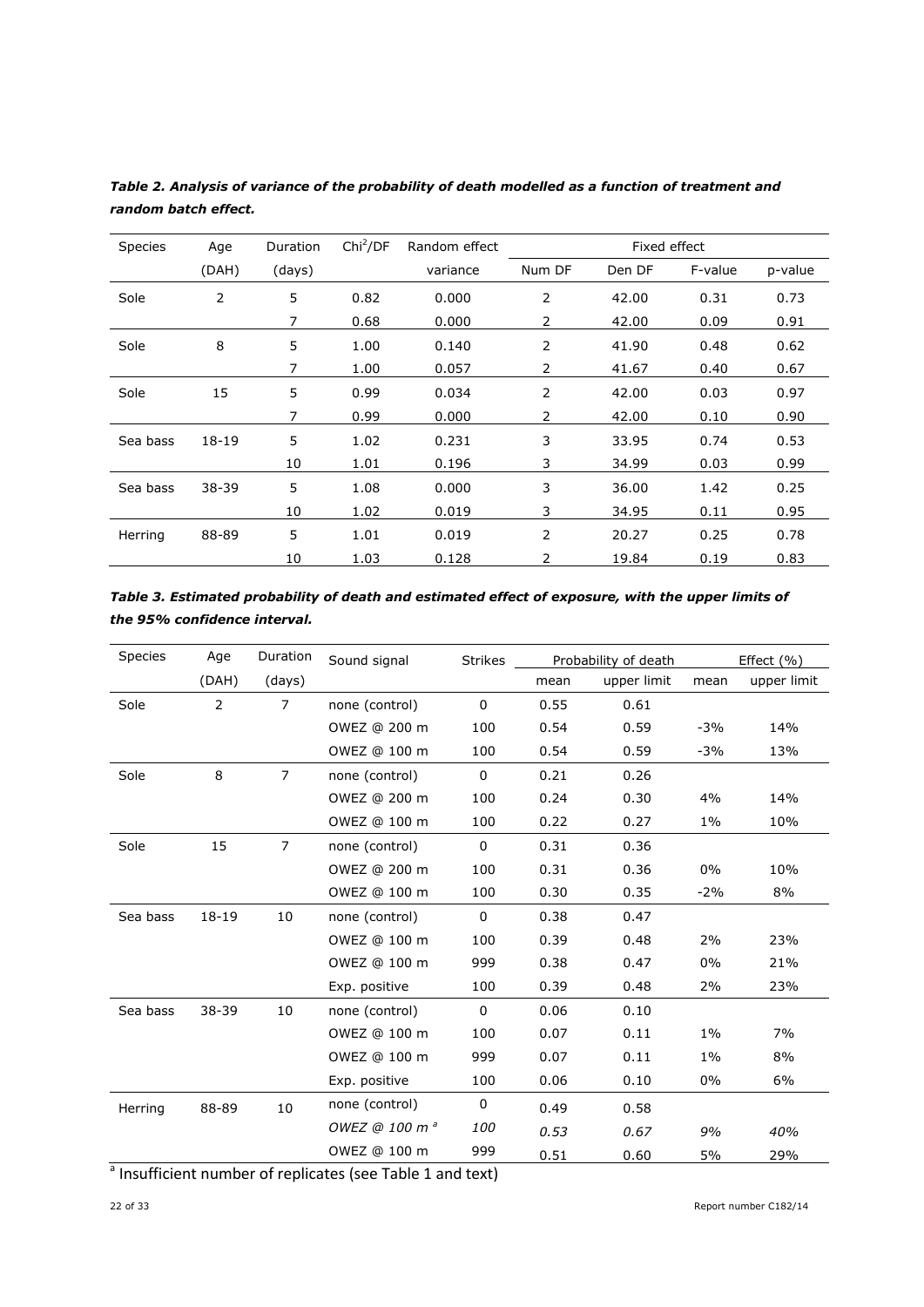## **Figures**



*Figure 1. European sea bass (Dicentrarchus labrax) larvae 18 (top) and 38 days after hatching (bottom).*



*Figure 2. Herring (Clupea harengus) larvae 89 days after hatching.*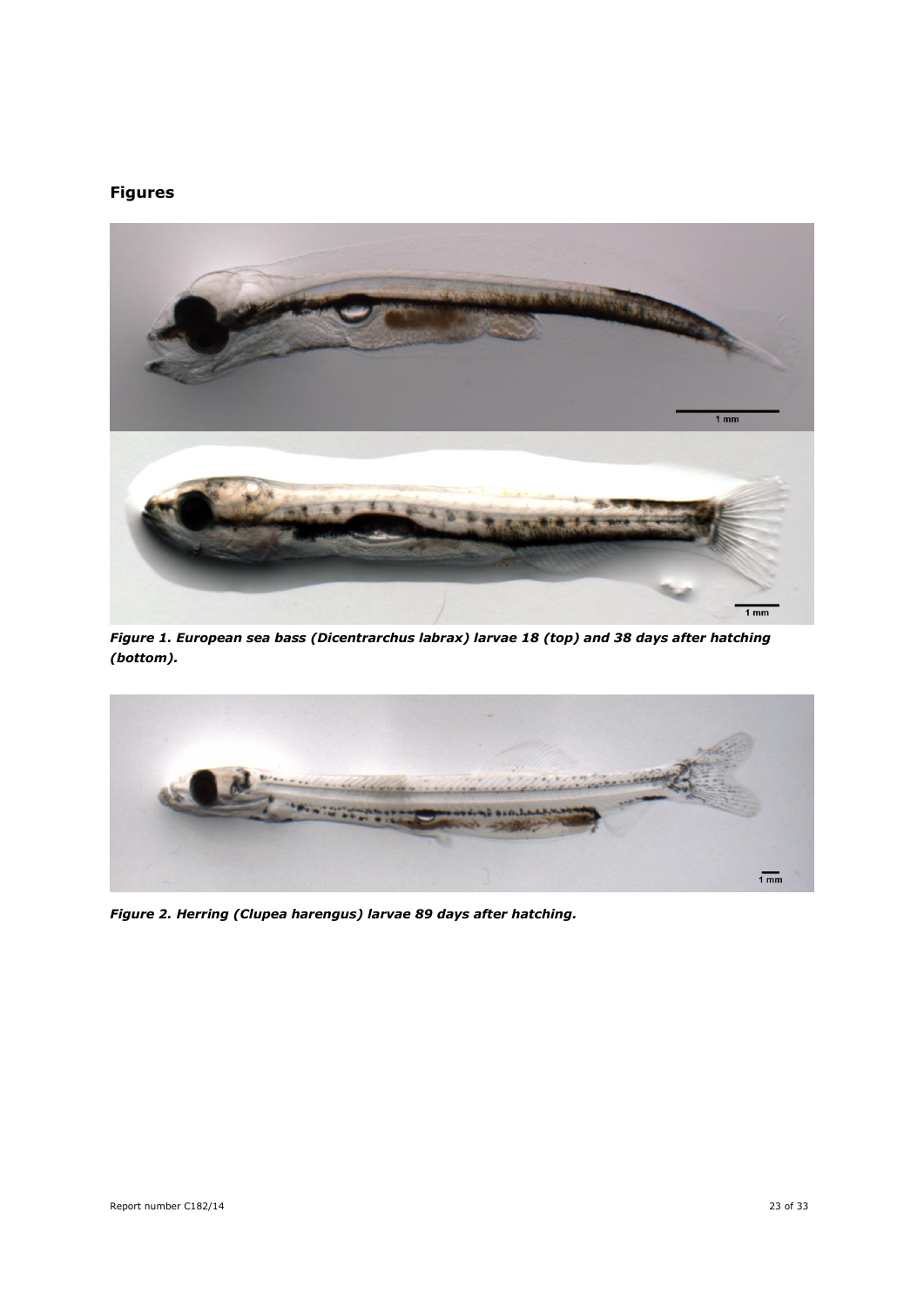

*Figure 3. Original (top) and reproduced (bottom) sound pressure time series of the OWEZ@100m pulse (left) and the positive exponential pulse (right).*

The original signals are amplitude scaled to the maximum absolute value of the instantaneous sound pressure (p / pz-p).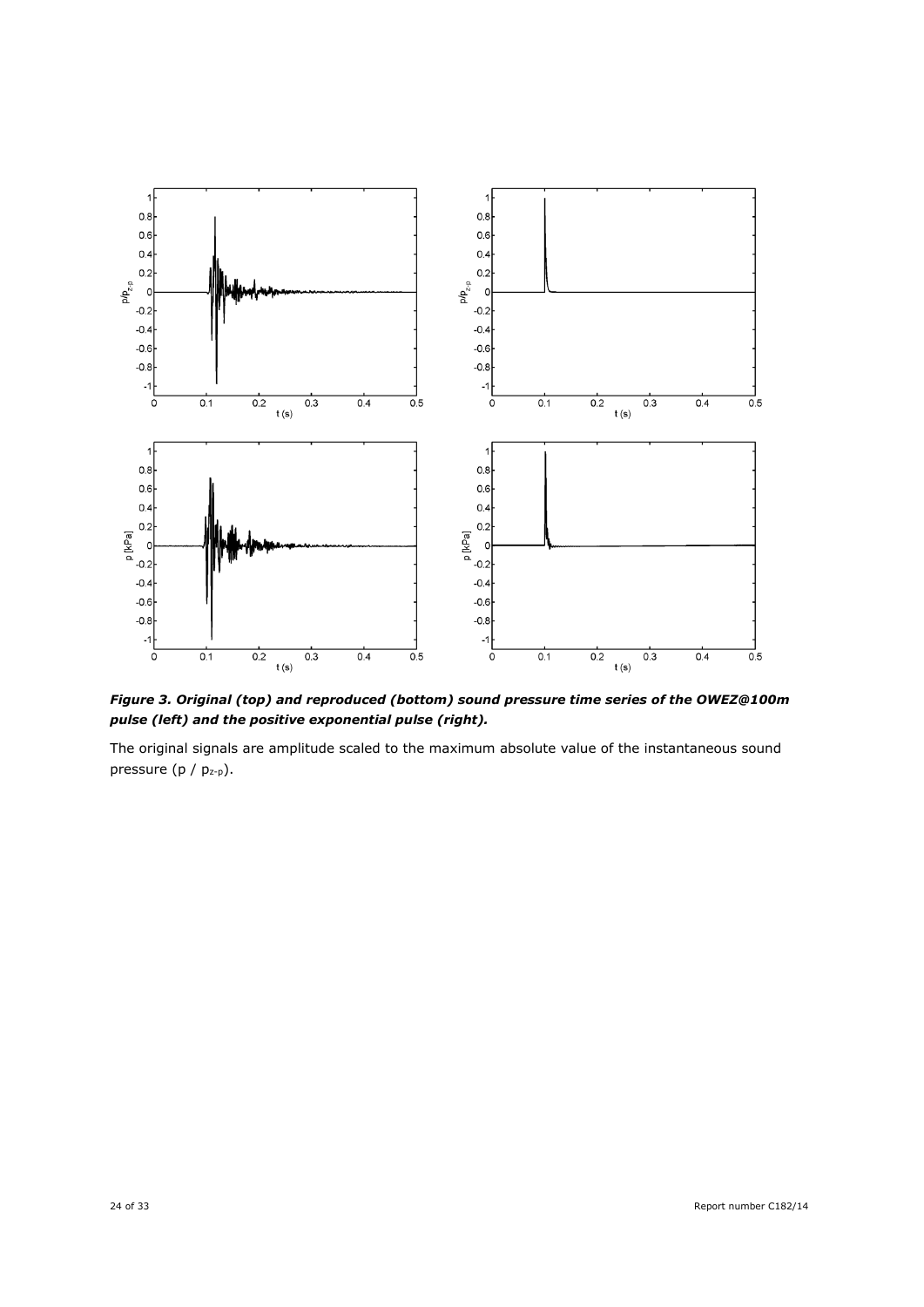

*Figure 4. Original (top) and reproduced (bottom) 1/3-octave band spectra of SEL of the OWEZ@100m pulse and the positive exponential pulse.*

1/3-octave band spectra of SEL are scaled to broadband SEL. Frequency band filtering is applied to the OWEZ signal (50 Hz - 1 kHz).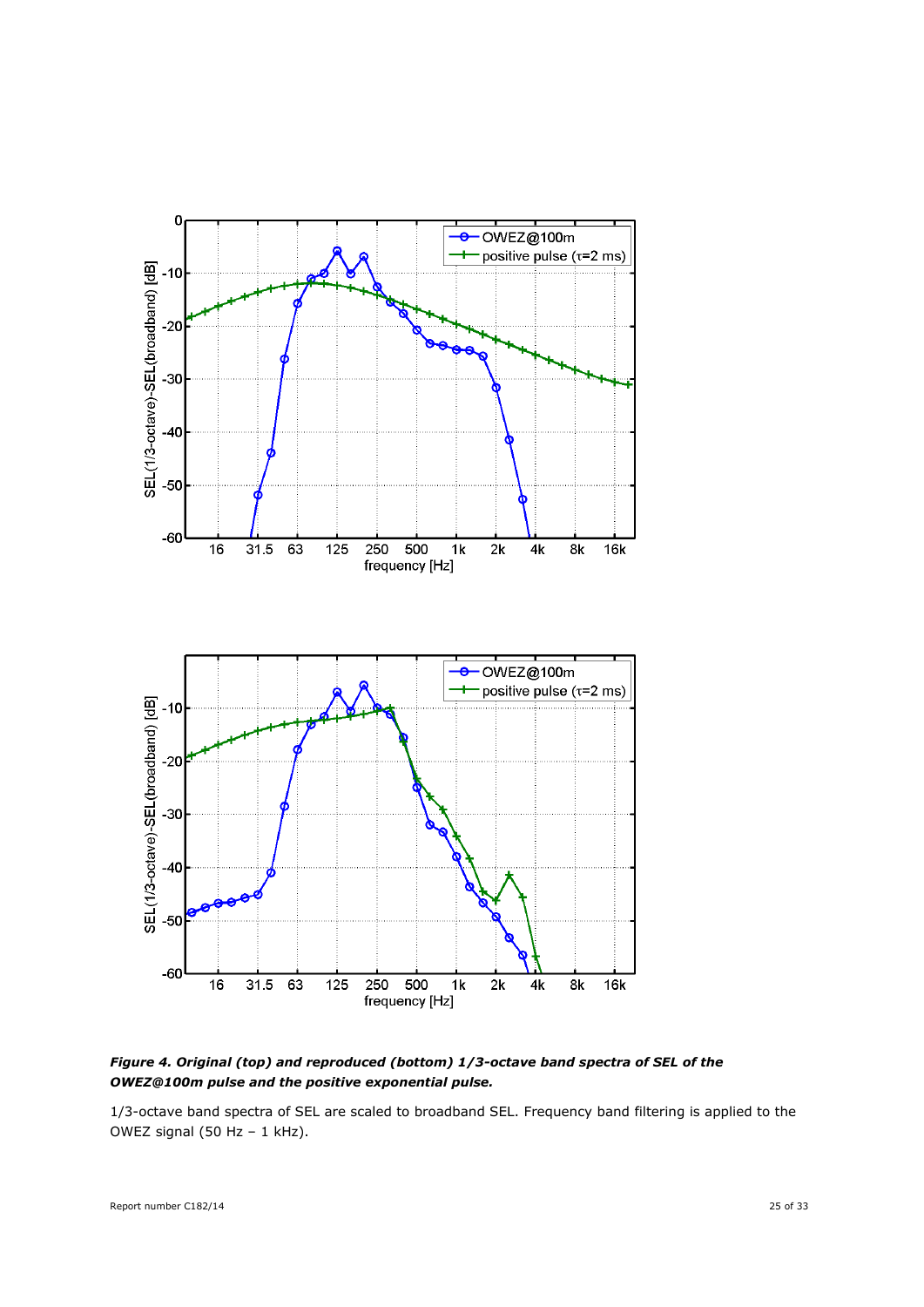

*Figure 5. Forced response of air bubbles with different radii under influence of the sound pressure level spectrum of the OWEZ@100m signal, as measured in the field (top), and as measured in the larvaebrator during play-back of the filtered (50 Hz - 1 kHz) signal (bottom).*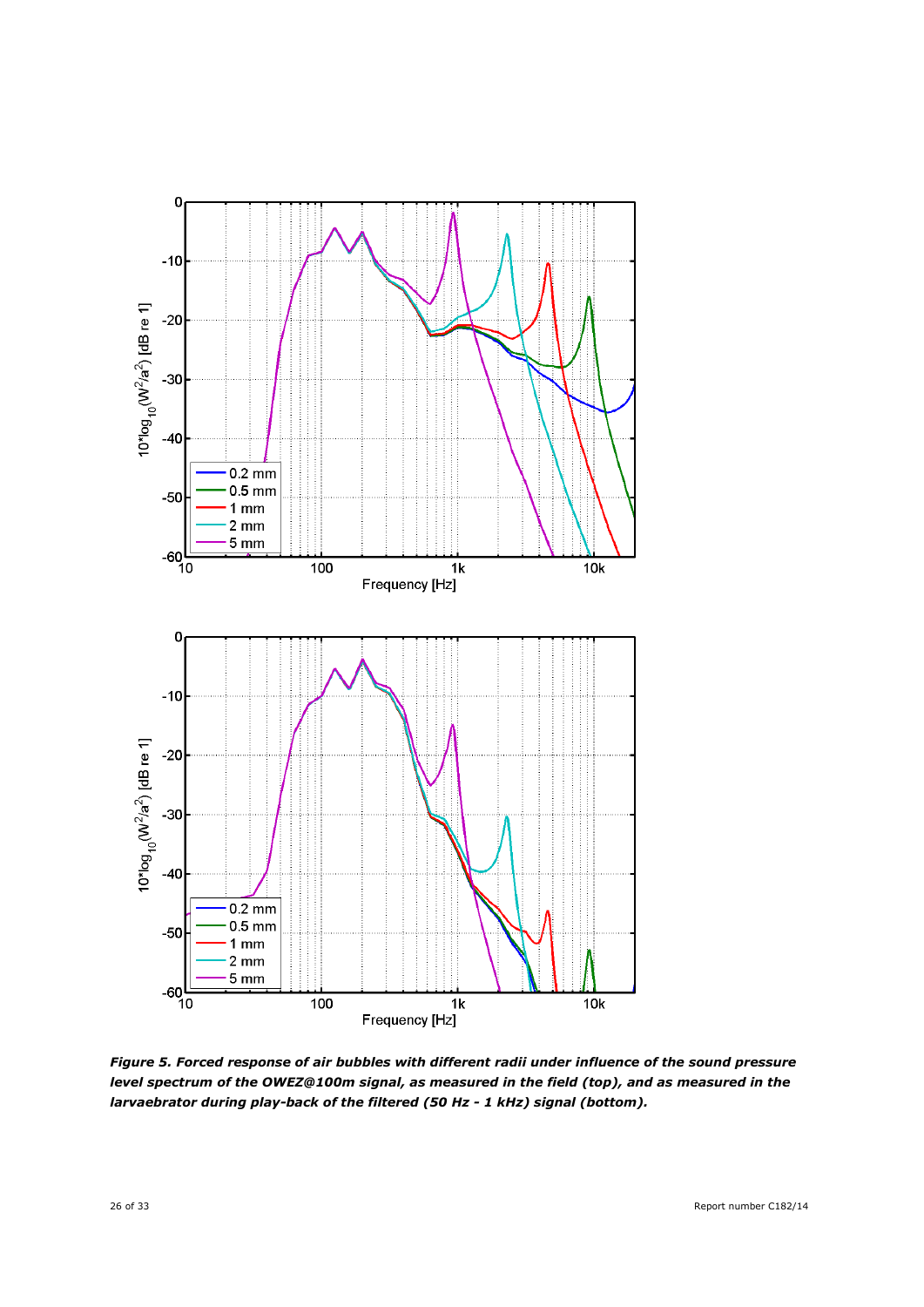

*Figure 6. Mean probability of death (with 95% confidence interval) after 5 days and at the end of the monitoring period, for each species, larval stage and treatment.*

The sound pressure levels and number of replicates (by species, larval stage and treatment) are presented in Table 1.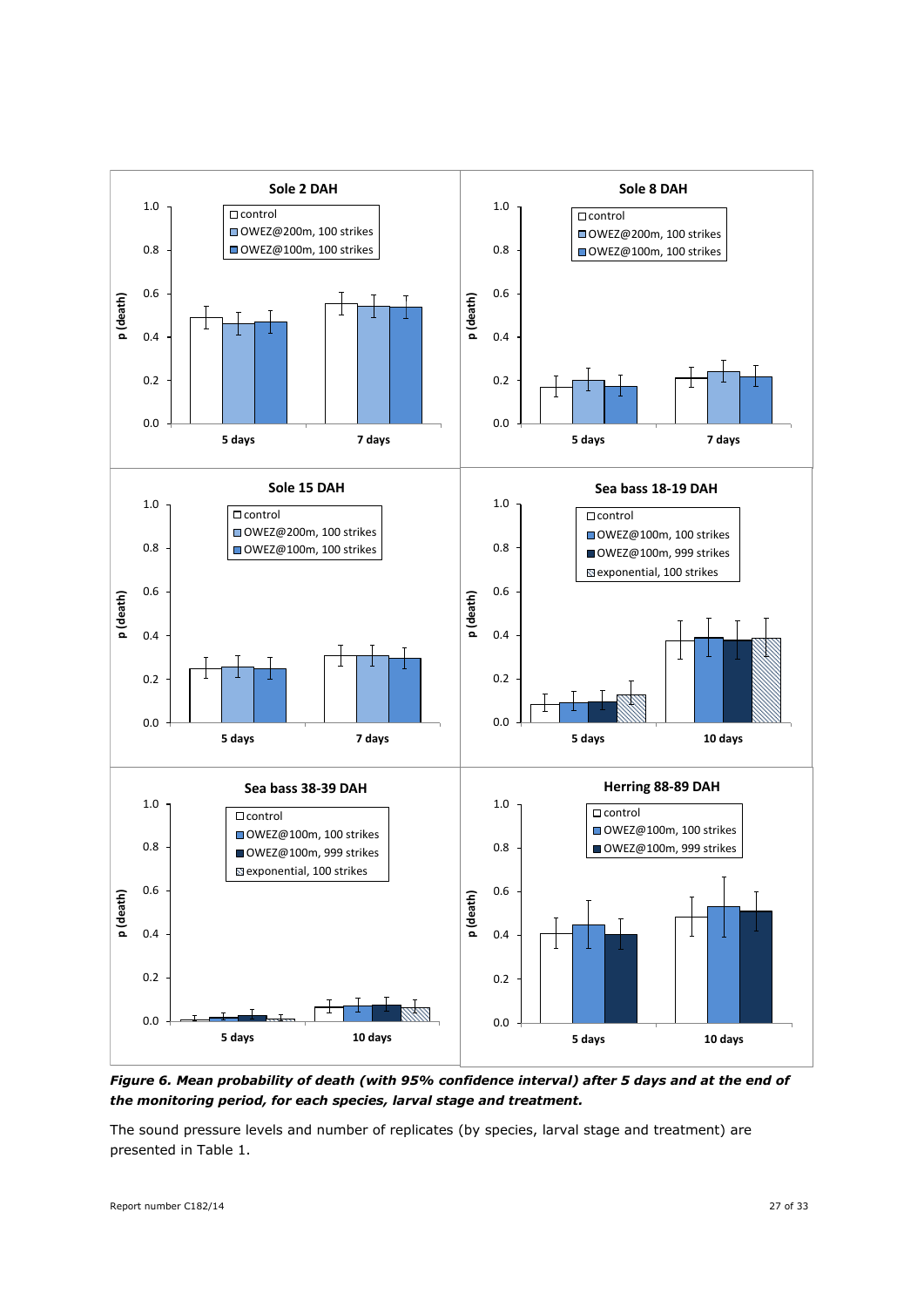## **Supporting information**

## **Theoretical model to examine swim bladder resonance in relation to swim bladder size and spectral content.**

#### *Swim bladder modelled as an oscillating bubble*

A first order assessment of the potential impact of sound on fish larvae with a swim bladder can be made from the assumption that the main damaging mechanism is associated with deformation of the swim bladder. If one assumes that this bladder can be modelled as a gas bubble, the bubble pulsations can be estimated $^1$  as follows.

In a pulsating gas bubble of radius *a*, the external surface acoustic pressure *p*(*a*) and the radial velocity

W of the bubble surface are related. In the low frequency limit  $k_g a$ <<1 (with  $k_g = \omega/c_g$  the acoustic wave number of the gas in the bubble,  $c_q$  the sound speed and  $\omega$  the radian frequency), the bubble behaves as a dynamic spring of stiffness per unit area<sup>2</sup>  $K_q$ :

$$
\frac{p(a)}{W} = \frac{-iK_g}{\omega} \approx \frac{-i3\rho_g c_g^2/a}{\omega} \tag{1}
$$

Here  $\rho_g$  is the density and sound speed of the gas in the bubble. The bulk modulus of the gas  $\,{\rho_g}c_g^2\,$  is a linear function of the hydrostatic pressure *P*, hence:

$$
K_g \approx \frac{3\gamma P}{a} \tag{2}
$$

When the bubble is also 'acoustically small', i.e. in the limit  $k_f a \lt 1$  (with  $k_q$  the acoustic wave number of the water), the fluid accelerated by the pulsating bubble behaves like a mass  $M_f$  per unit area<sup>3</sup>:

$$
M_f \approx a \rho_f \tag{3}
$$

Hence, the natural frequency of a fluid-loaded bubble is:

$$
f_0 = \frac{1}{2\pi} \sqrt{\frac{K_g}{M_f}} \approx \frac{1}{2\pi a} \sqrt{\frac{3\gamma P}{\rho_f}}
$$
(4)

For example: an air bubble ( $\gamma$ =1.41) of radius  $a=1$  mm at 10 m depth ( $P=200$  kPa) in water ( $\rho$ =1000 kg/m<sup>3</sup>) has a natural frequency  $f_0 \approx 4.6$  kHz, with  $K_g \approx 846$  MPa/m and  $M_f \approx 1$  kg/m<sup>2</sup>.

For a real fish bladder<sup>4</sup> the resonance frequency can be higher due to the additional tension from flesh, which must be added to the hydrostatic pressure in eq.(4). Also, the estimation of the resonance frequency must be corrected for the non-spherical shape of the bladder.

-

 $<sup>1</sup>$  Note that this analysis does not provide more than an estimation of the order of magnitude of the fish</sup> bladder behaviour. Prediction of bubble behaviour depends on a wide range of assumptions, see Ainslie & Leighton 2011 *Review of scattering and extinction cross-sections, damping factors, and resonance frequencies of a spherical gas bubble*. J. Acoust. Soc. Am. 130 (5), Pt. 2, 3184–3208

<sup>2</sup> Junger & Feit 1986 *Sound, structures, and their interaction*. MIT Press, eq.(2.47)

<sup>3</sup> Junger & Feit 1986 *Sound, structures, and their interaction*. MIT Press, eq.(2.43)

<sup>4</sup> Ainslie 2010 *Principles of Sonar Performance Modelling*. Springer-Praxis, p.219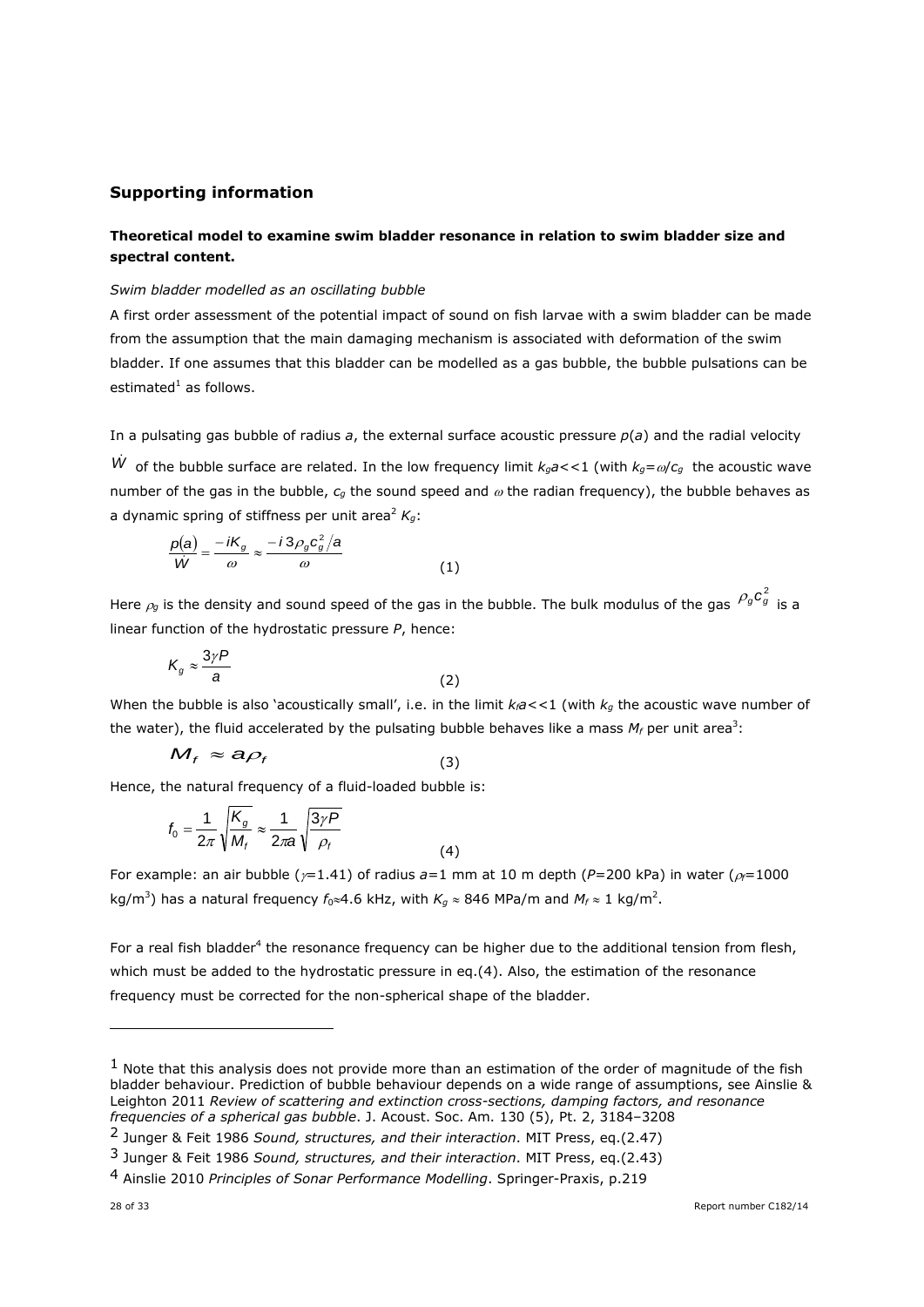To first order, this correction amounts to replacing the bubble radius a in eq.(4) with an equivalent radius  $a_{eq}$  that incorporates the volume  $V_b$  and surface area  $S_b$  of the bladder:

$$
a_{eq} = \sqrt{\frac{3V_b}{\sqrt{4\pi S_b}}} \tag{5}
$$

Far below the natural frequency, the radial displacement *W* due to pulsation pressure *p*(*a*) is approximately equal to *p*(*a*)/*Kg*, which means that the displacement will be of the order of magnitude of the bubble radius at a sound pressure  $p \approx K_q a \approx 850$  kPa. That means that the maximum zero-to-peak sound pressure of about 70 kPa that can be generated in the larvaebrator thus could cause an 8% strain of the tissues surrounding the bubble. It seems not unrealistic that such a strain causes damage.

At and near to the bubble resonance, the response is governed by damping. The radial displacement *W* of the outer surface oscillating bubble model for the fish bladder can then be approximately written as:

$$
\frac{W}{p(a)} = \frac{1}{M_f\sqrt{(\omega_0^2 - \omega^2)^2 + (\omega \omega_0/\Omega)^2}}
$$
(6)

Here, 'quality-factor' *Q* describes the amplification of the radial displacement at the resonance, which is inversely proportional to the damping. The *Q*-factor for a fish bladder in shallow water is dominated by flesh damping<sup>5</sup>, which is an order of magnitude larger than thermal and radiation effects. A typical value for the *Q* of a fish bladder at atmospheric pressure is 3, which may increase to 9 at larger depths. For the further analysis we assume a *Q*-factor 10, to get a conservative estimate, i.e. an overestimation of the radial displacement response, of the possible contribution of the bladder resonance.

Figure S1 illustrates the response (radial displacement due to excitation pressure) of bubbles of radii (actual or 'equivalent', eq.(5)) between 0.05 and 5 mm with a *Q*-factor 10 at 10 m below the water surface. For a frequency-independent *Q*-factor 10, the resonant response is 10 times larger (i.e. 20 dB higher) than the response at lower frequencies, at the same excitation pressure.

The curves in Figure S1 rely on the following two conditions:

- 1. The gas 'bubble' is compact, which means that the largest dimension of the bubble is much smaller than the acoustic wavelength. At the upper range of the graph (100 kHz) this wavelength is about 15 mm, so this condition is fulfilled for the bubble sizes in this study.
- 2. The *Q*-factor is frequency-independent. This is probably not true for real fish bladders, where the *Q*factor is influenced by flesh damping, thermal damping and radiation damping. However, the *Q*factor 10 was intentionally chosen to overestimate the resonant response. Though a more realistic model for the damping behaviour would lead to a different shape of the response curve at frequencies close to resonance, it is unlikely that this would influence the general conclusions about the relevance of the resonant response.

ł

<sup>5</sup> Ainslie 2010 *Principles of Sonar Performance Modelling*. Springer-Praxis, p.221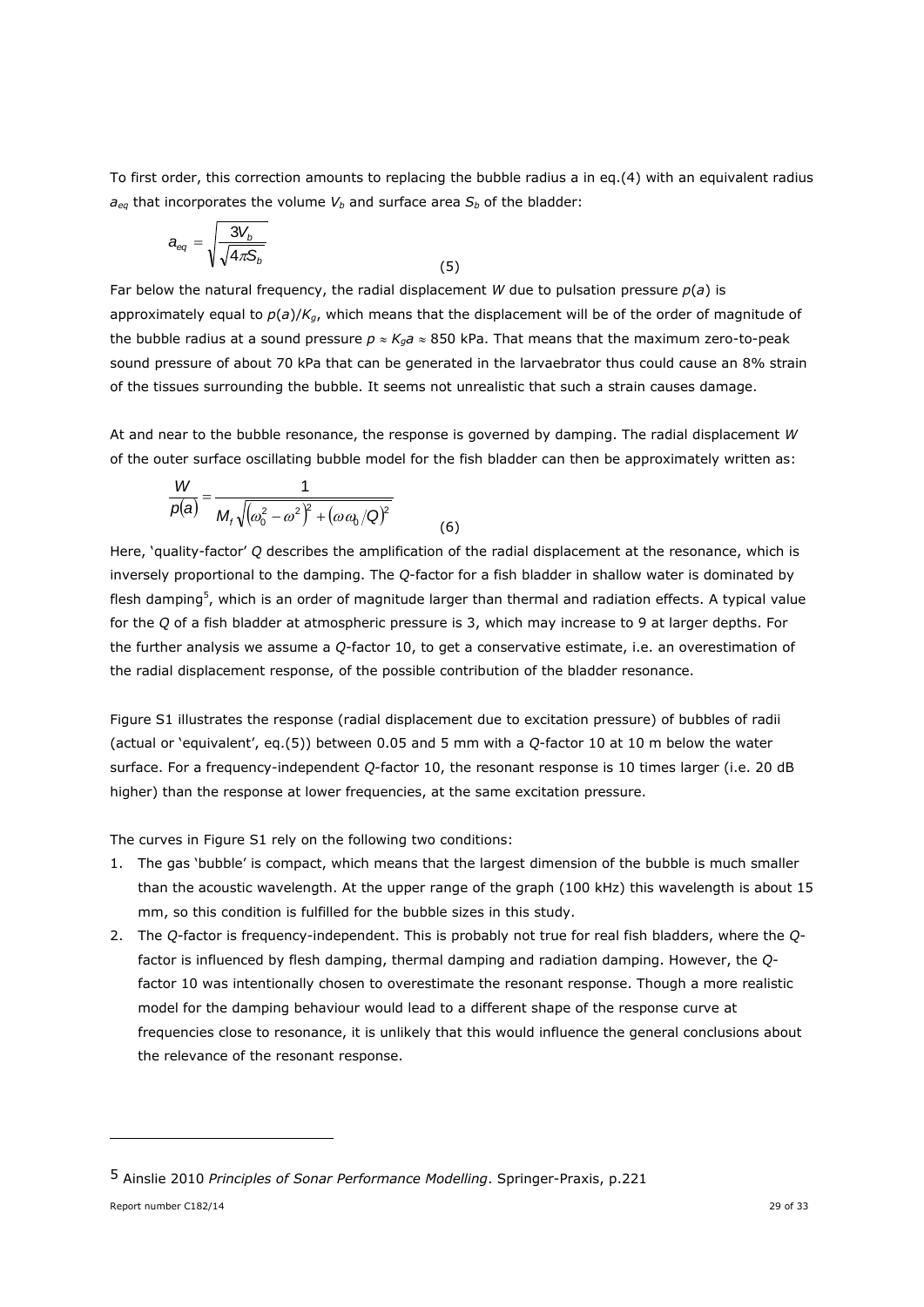#### *Forced response*

The swim bladder deformation under influence of impulsive sound is a combined effect of the bladder response and the sound pressure excitation. If the time signal of the excitation pressure is known it can be convolved with the impulse response of the bubble (i.e. the inverse Fourier transform of the frequency domain response given in eq.5) to calculate the time signal of the bladder wall response. Here a simpler approach is chosen to get a first impression of the relative importance of the swim bladder resonance for the forced response of the swim bladder. This approach is based on adding the spectrum of the response (Figure S1) to the sound pressure excitation spectrum, assuming that the total deformation is proportional to incoherent sum of the spectral components of the resulting displacement spectrum.

The approach is first illustrated for the excitation spectrum of the OWEZ piling sound that was played back in the sole larvae studies, both the original offshore recording and the recording of the playback signal in the larvaebrator. Figure S2 shows the calculated spectrum of the forced radial displacement of the bubble when excited by the sound pressure as measured at a distance of 100 m of piling for the OWEZ wind farm. Only for the largest bubble (5 mm radius, i.e. 925 Hz resonance frequency, eq.(4)) the resonant peak exceeds the non-resonant bubble response in the 60 to 400 Hz frequency range. For the 5 mm equivalent radius bubble, the broadband response (obtained by integrating  $W^2$  over the frequency range from 10 Hz to 20 kHz) increases by 40% (or 1.5 dB) due to the resonant response.

The calculated spectrum of the forced radial displacement of the bubble when excited by the sound pressure as measured during playback of the OWEZ piling sound, is presented in Figure S3. Because the playback spectrum drops off above the 315 Hz band, the resonant response does not contribute to the total deformation in this case. Comparison of Figure S2 and Figure S3 suggests that it is unlikely that the absence of the high frequency content in the playback influences the results of exposure studies with fish larvae with swim bladder equivalent radii smaller than 2 mm.

A second, more extreme, example is the bubble response due to a (positive or negative) theoretical exponential pulse. This pulse is sharper than any pulse that would be experienced in real life (probably more realistic for the pulse close to an underwater explosion than for pile driving sound). Figure S4 shows the calculated spectrum of the forced radial displacement of the bubble when excited by a theoretical negative exponential pulse with a 2 ms decay time. The resonant peaks exceeds the nonresonant bubble response in the 60 to 400 Hz frequency range for equivalent bubble radii of 0.5 mm and greater. The resonance increases the broadband response (the integral of  $W^2$  over the frequency range from 10 Hz to 20 kHz) by 10% (0.4 dB) for a bubble of 0.5 mm equivalent radius, by 20% (0.8 dB) for a 1 mm bubble, by 40% (1.5 dB) for a 2 mm bubble and by 100% (3 dB) for a 5 mm equivalent bubble radius. Figure S5 shows the calculated spectrum of the forced radial displacement of the bubble when excited by the playback of the theoretical negative exponential pulse in the larvaebrator. Like for the playback of the OWEZ signal, the resonant response does not contribute to the total deformation. Even for this extreme excitation, the predicted effect of the swim bladder resonance on the response of fish larvae seems very small.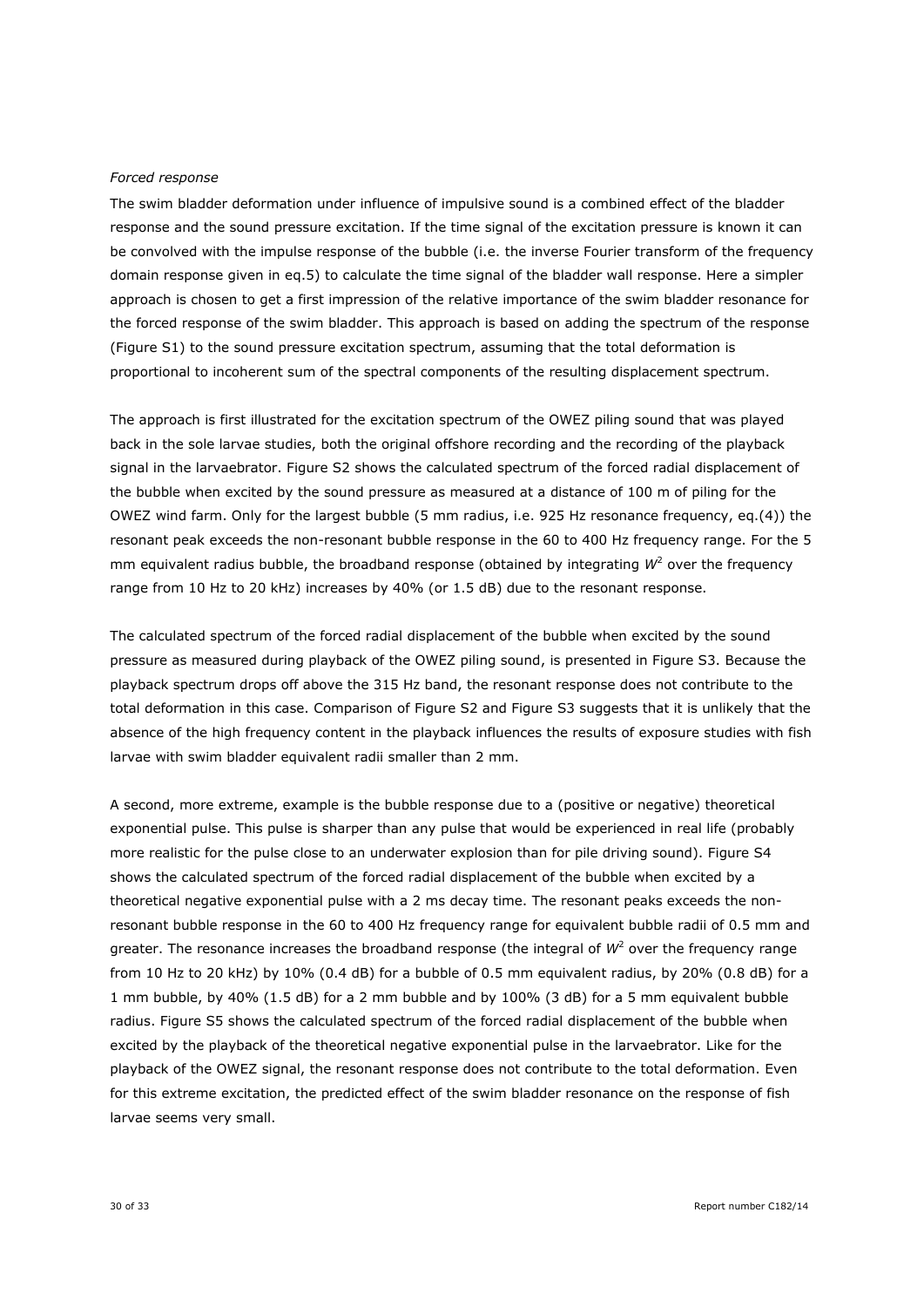

*Figure S1. Oscillating bubble response (radial displacement of the bubble wall normalized on the bubble radius, per unit applied pressure), for air bubbles in water at 10 m depth, with different ('equivalent', eq.(5)) bubble radii (in mm) and Q=10.*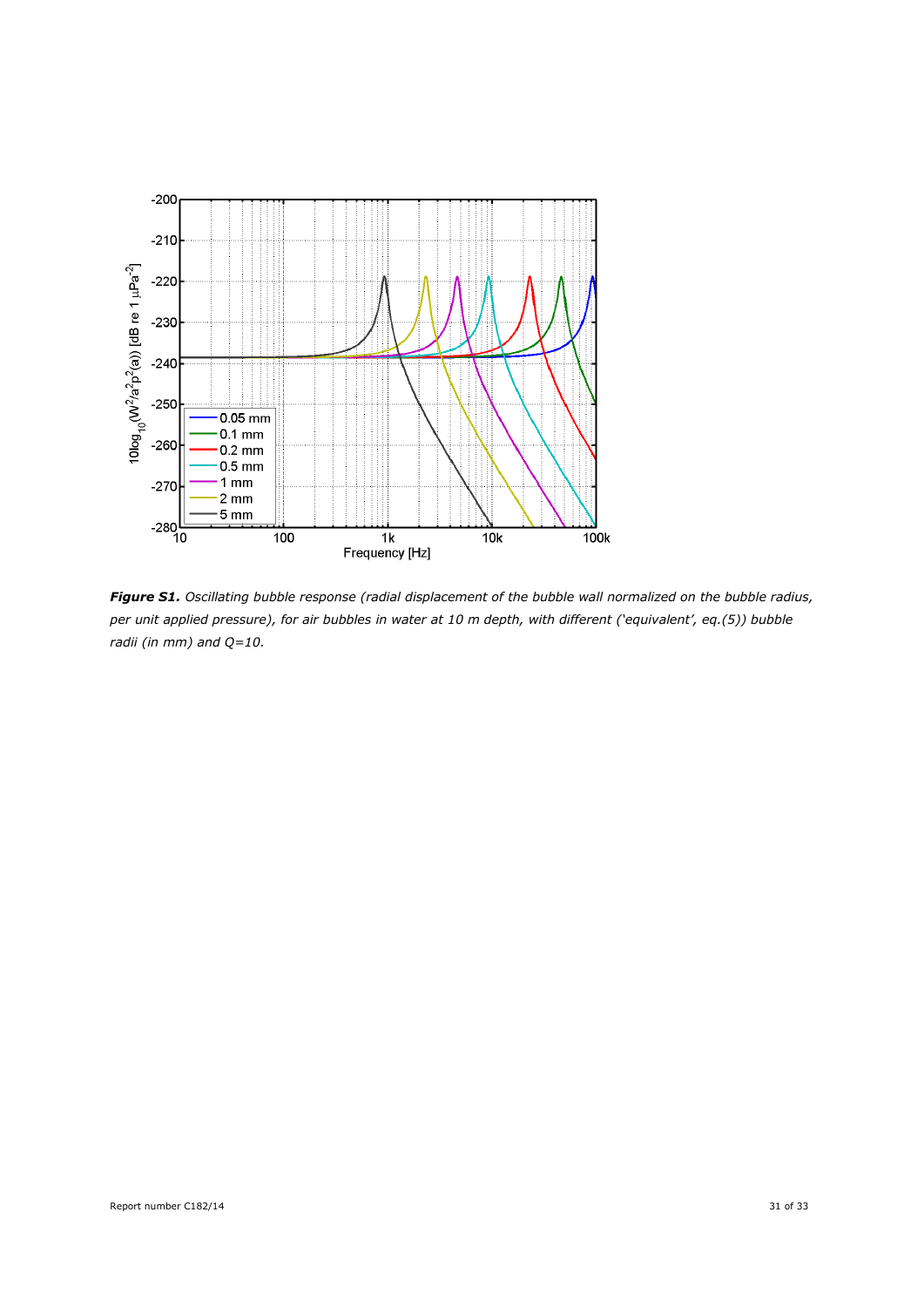

*Figure S2. Forced response of air bubbles in water at 10 m depth, with different bubble radii (in mm) and Q=10, under influence of the sound pressure level spectrum as measured at a distance of 100 m of piling for the OWEZ wind farm.*



*Figure S3. Forced response of air bubbles in water at 10 m depth, with different bubble radii (in mm) and Q=10, under influence of the sound pressure level spectrum of the playback of the OWEZ piling sound in the larvaebrator.*